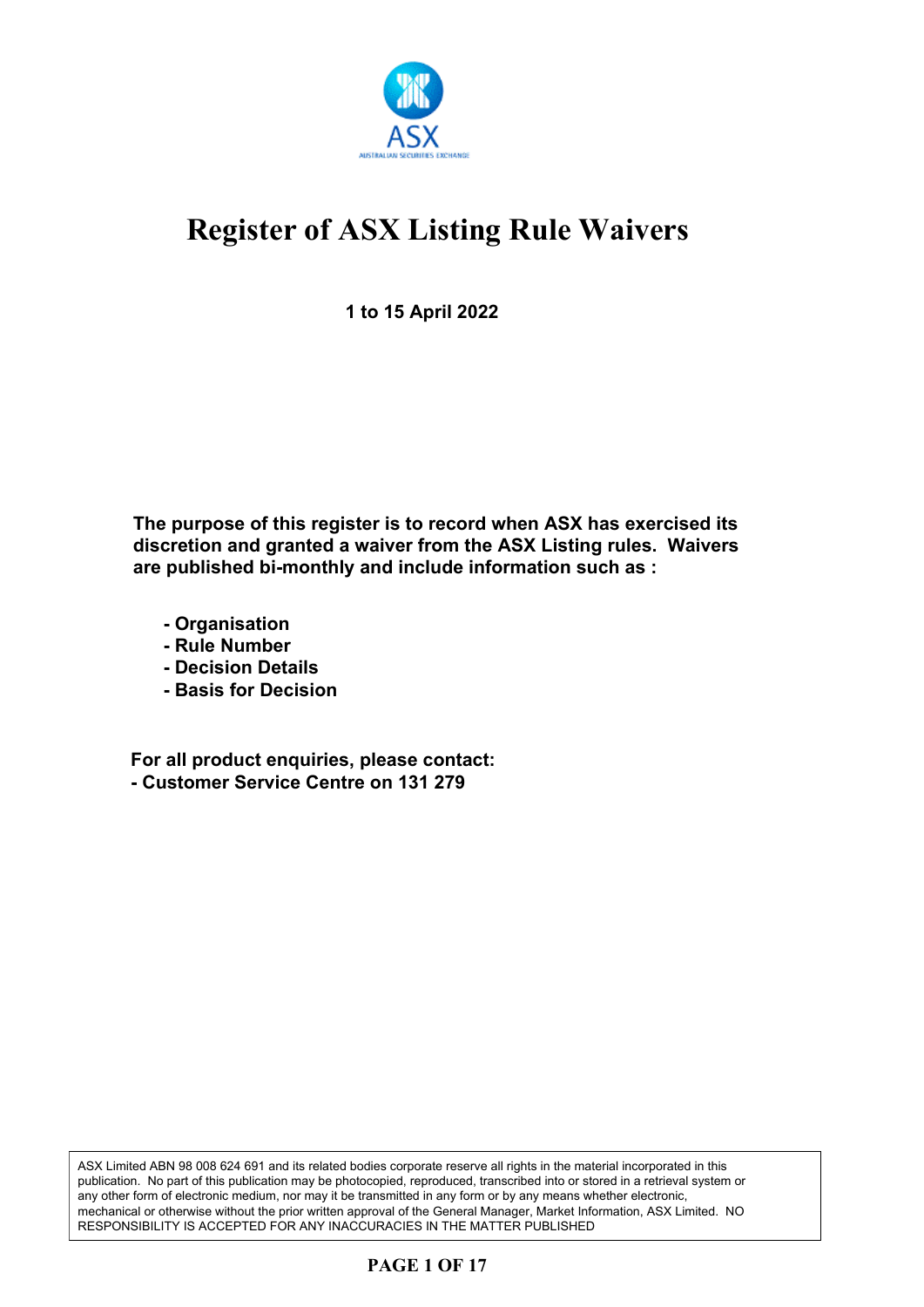

| <b>Rule Number</b>        | 1.1 condition 12                                                                                                                                                                                                                                                                                                                                                                                                                                                                                                                                                                                                                                                                                                                                                        |
|---------------------------|-------------------------------------------------------------------------------------------------------------------------------------------------------------------------------------------------------------------------------------------------------------------------------------------------------------------------------------------------------------------------------------------------------------------------------------------------------------------------------------------------------------------------------------------------------------------------------------------------------------------------------------------------------------------------------------------------------------------------------------------------------------------------|
| <b>Date</b>               | 8/04/2022                                                                                                                                                                                                                                                                                                                                                                                                                                                                                                                                                                                                                                                                                                                                                               |
| <b>ASX Code</b>           | <b>FDR</b>                                                                                                                                                                                                                                                                                                                                                                                                                                                                                                                                                                                                                                                                                                                                                              |
| <b>Listed Company</b>     | FINDER ENERGY HOLDINGS LIMITED                                                                                                                                                                                                                                                                                                                                                                                                                                                                                                                                                                                                                                                                                                                                          |
| <b>Waiver Number</b>      | WLC220051-001                                                                                                                                                                                                                                                                                                                                                                                                                                                                                                                                                                                                                                                                                                                                                           |
| <b>Decision</b>           | 1. Based solely on the information provided, ASX Limited ('ASX')<br>grants Finder Energy Holdings Limited (the 'Company') a waiver from<br>Listing Rule 1.1 Condition 12 to the extent necessary to permit the<br>Company to issue 16,500,000 performance rights that each convert,<br>upon the satisfaction of certain milestones, to the Company's ordinary<br>shares on a 1:1 basis to the directors and key management personnel<br>of the Company, as performance incentives ('Performance Rights')<br>with a nil exercise price on the condition the material terms and<br>conditions of the Performance Rights are clearly disclosed in the<br>Company's initial public offering prospectus ('Prospectus').                                                      |
| <b>Basis For Decision</b> | <b>Underlying Policy</b><br>If an entity seeking admission to the official list has options or<br>performance rights on issue, the exercise price for each underlying<br>security must be at least 20 cents in cash. This rule supports Listing<br>Rule 2.1 Condition 2 which requires the issue price or sale price of all<br>securities for which an entity is seeking quotation (except options)<br>upon admission to the official list to be at least 20 cents in cash.<br>These requirements together support the integrity of the ASX market,<br>as they demonstrate that the entity's ordinary securities have a<br>minimum value suitable for a listed entity.                                                                                                  |
|                           | <b>Present Application</b><br>In the present case, the number of Performance Rights once<br>exercised into shares will represent approximately 10.48% of the<br>Company's ordinary shares on issue at the time of the Company's<br>admission on an undiluted basis. The Performance Rights are fixed in<br>number and will be held by directors and key management personnel<br>and are therefore unlikely to have any impact on the trading price of<br>the Company's shares.<br>It is considered that the existence of Performance Rights will not<br>undermine the existence of the 20 cent rule in the circumstances. The<br>waiver is granted on the condition that the terms and conditions of the<br>Performance Rights are clearly disclosed in the Prospectus. |

ASX Limited ABN 98 008 624 691 and its related bodies corporate reserve all rights in the material incorporated in this publication. No part of this publication may be photocopied, reproduced, transcribed into or stored in a retrieval system or any other form of electronic medium, nor may it be transmitted in any form or by any means whether electronic, mechanical or otherwise without the prior written approval of the General Manager, Market Information, ASX Limited. NO RESPONSIBILITY IS ACCEPTED FOR ANY INACCURACIES IN THE MATTER PUBLISHED

## **PAGE 2 OF 17**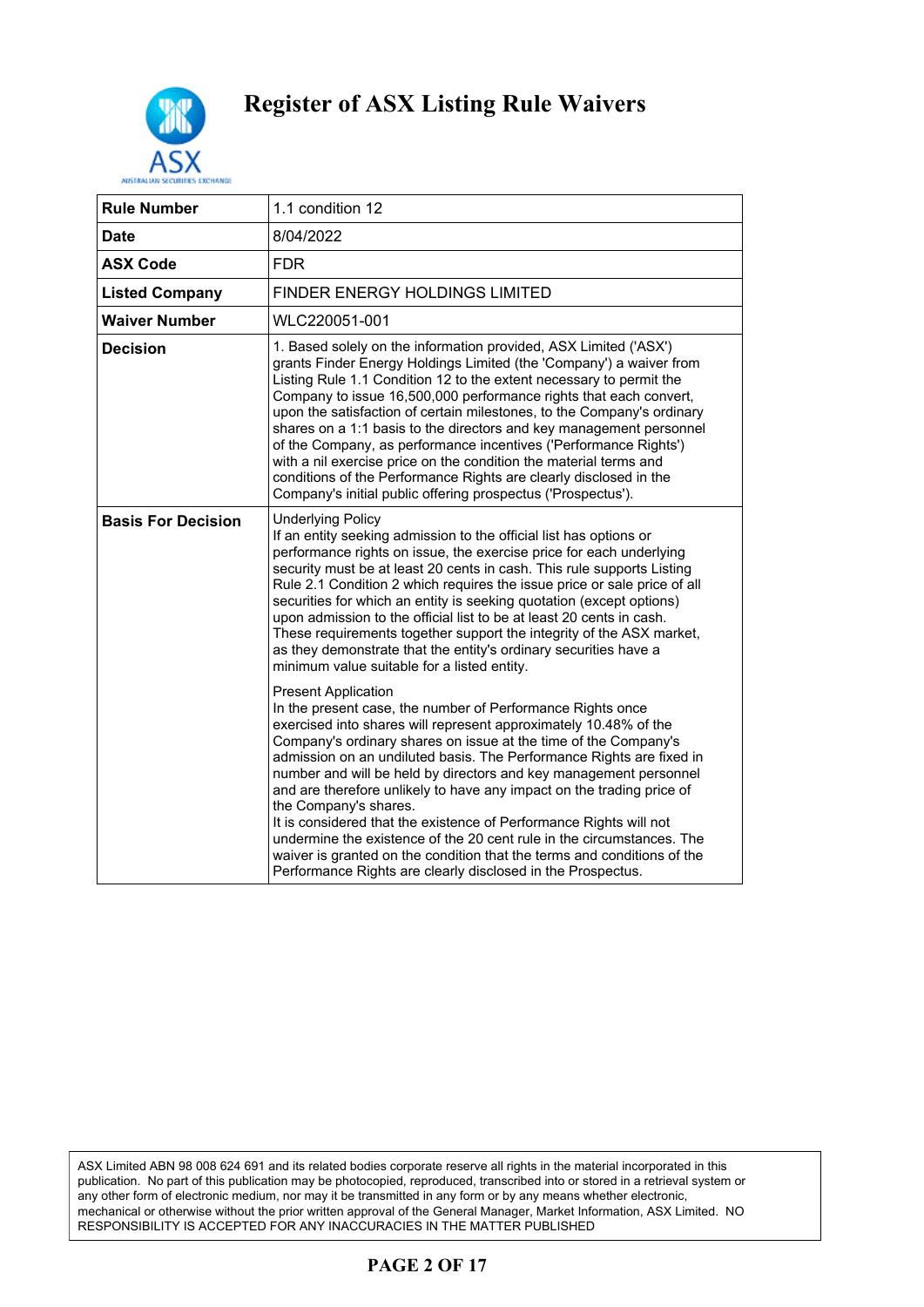

| <b>Rule Number</b>        | 1.1 condition 12                                                                                                                                                                                                                                                                                                                                                                                                                                                                                                                                                                                                                                                                                                                                                                                                                                                                                                                                                                                          |
|---------------------------|-----------------------------------------------------------------------------------------------------------------------------------------------------------------------------------------------------------------------------------------------------------------------------------------------------------------------------------------------------------------------------------------------------------------------------------------------------------------------------------------------------------------------------------------------------------------------------------------------------------------------------------------------------------------------------------------------------------------------------------------------------------------------------------------------------------------------------------------------------------------------------------------------------------------------------------------------------------------------------------------------------------|
| Date                      | 7/04/2022                                                                                                                                                                                                                                                                                                                                                                                                                                                                                                                                                                                                                                                                                                                                                                                                                                                                                                                                                                                                 |
| <b>ASX Code</b>           | <b>LRD</b>                                                                                                                                                                                                                                                                                                                                                                                                                                                                                                                                                                                                                                                                                                                                                                                                                                                                                                                                                                                                |
| <b>Listed Company</b>     | <b>LORD RESOURCES LIMITED</b>                                                                                                                                                                                                                                                                                                                                                                                                                                                                                                                                                                                                                                                                                                                                                                                                                                                                                                                                                                             |
| <b>Waiver Number</b>      | WLC220052-001                                                                                                                                                                                                                                                                                                                                                                                                                                                                                                                                                                                                                                                                                                                                                                                                                                                                                                                                                                                             |
| <b>Decision</b>           | 1. Based solely on the information provided, ASX Limited ('ASX')<br>grants Lord Resources Limited (the 'Company') a waiver from listing<br>rule 1.1 condition 12 to the extent necessary to permit the Company<br>to have on issue 3,800,000 performance rights issued to directors<br>('Directors') ('Performance Rights') with a nil exercise price on<br>condition that the terms of this waiver are disclosed to market and the<br>material terms and conditions of the Performance Rights are clearly<br>disclosed in the Company's initial public offering prospectus                                                                                                                                                                                                                                                                                                                                                                                                                               |
| <b>Basis For Decision</b> | <b>Underlying Policy</b><br>If an entity seeking admission to the official list has options or<br>performance rights on issue, the exercise price for each underlying<br>security must be at least 20 cents in cash. This rule supports listing<br>rule 2.1 condition 2 which requires the issue price or sale price of all<br>securities for which an entity is seeking quotation (except options)<br>upon admission to the official list to be at least 20 cents in cash.<br>These requirements together support the integrity of the ASX market,<br>as they demonstrate that the entity's ordinary securities have a<br>minimum value suitable for a listed entity.                                                                                                                                                                                                                                                                                                                                    |
|                           | <b>Present Application</b><br>The Company is seeking admission to the official list of ASX. The<br>Company issued a total of 3,800,000 performance rights with a nil<br>exercise price to three Directors on 20 December 2021. The number<br>of Performance Rights will represent approximately 9.1% of the<br>ordinary shares on issue on an undiluted basis after the initial public<br>offer. The Performance Rights are fixed in number and will be held by<br>Directors and are therefore unlikely to have any impact on the trading<br>price of the Company's shares. The Performance Rights will convert<br>into ordinary shares in the Company on a one-for-one basis on the<br>vesting date, being the achievement of the milestone.<br>It is considered that the existence of Performance Rights will not<br>undermine the existence of the 20 cent rule in the circumstances. The<br>full terms and conditions of the Performance Rights are clearly<br>disclosed in the Company's prospectus. |

ASX Limited ABN 98 008 624 691 and its related bodies corporate reserve all rights in the material incorporated in this publication. No part of this publication may be photocopied, reproduced, transcribed into or stored in a retrieval system or any other form of electronic medium, nor may it be transmitted in any form or by any means whether electronic, mechanical or otherwise without the prior written approval of the General Manager, Market Information, ASX Limited. NO RESPONSIBILITY IS ACCEPTED FOR ANY INACCURACIES IN THE MATTER PUBLISHED

## **PAGE 3 OF 17**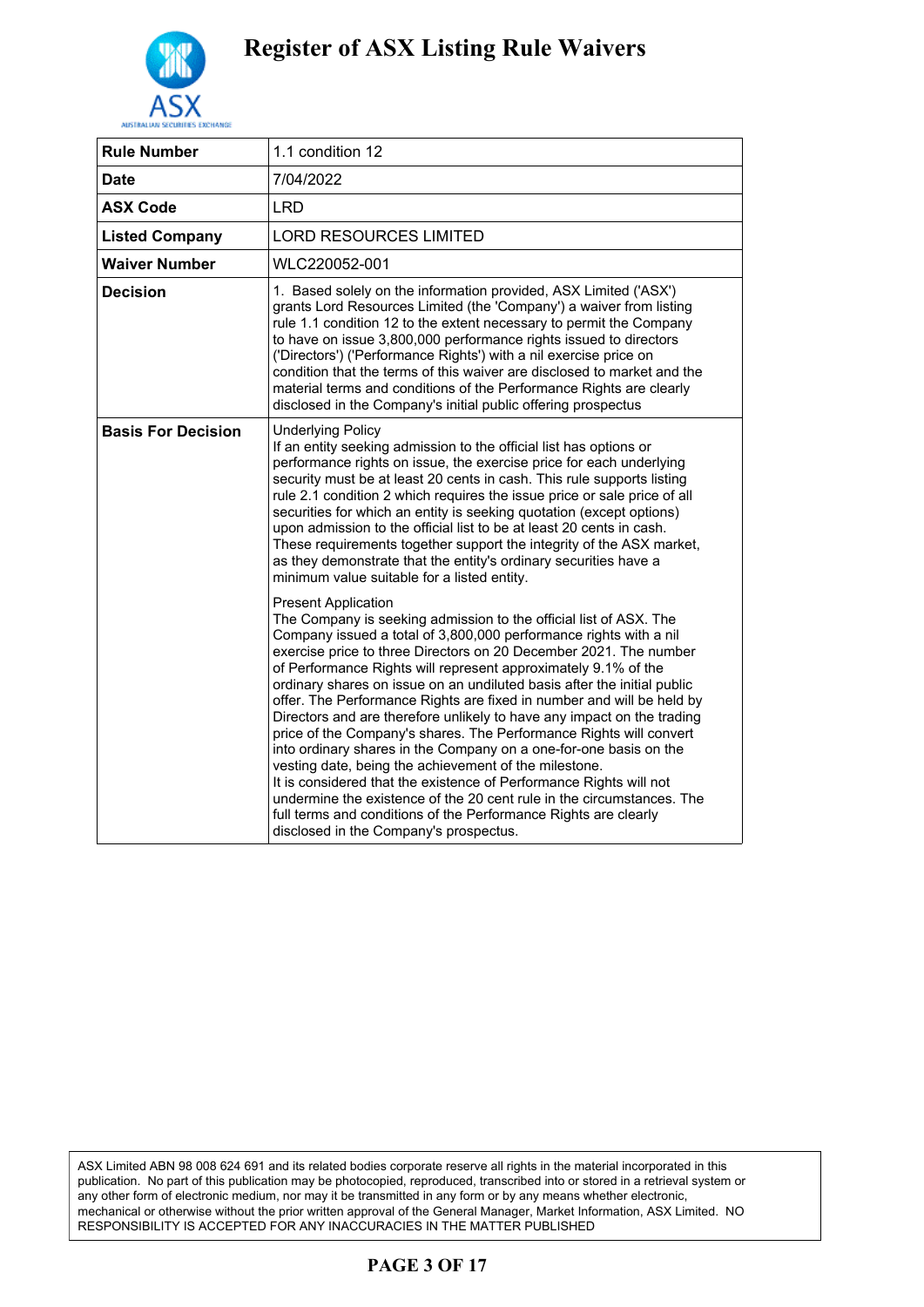

| <b>Rule Number</b>        | 1.1 condition 12                                                                                                                                                                                                                                                                                                                                                                                                                                                                                                                                                                                                                                                                                                                                                                                                                                                                                                                                                                                                                                                                                                                                                                                                                                                                                                                                                                                                                        |
|---------------------------|-----------------------------------------------------------------------------------------------------------------------------------------------------------------------------------------------------------------------------------------------------------------------------------------------------------------------------------------------------------------------------------------------------------------------------------------------------------------------------------------------------------------------------------------------------------------------------------------------------------------------------------------------------------------------------------------------------------------------------------------------------------------------------------------------------------------------------------------------------------------------------------------------------------------------------------------------------------------------------------------------------------------------------------------------------------------------------------------------------------------------------------------------------------------------------------------------------------------------------------------------------------------------------------------------------------------------------------------------------------------------------------------------------------------------------------------|
| Date                      | 5/04/2022                                                                                                                                                                                                                                                                                                                                                                                                                                                                                                                                                                                                                                                                                                                                                                                                                                                                                                                                                                                                                                                                                                                                                                                                                                                                                                                                                                                                                               |
| <b>ASX Code</b>           | <b>MAP</b>                                                                                                                                                                                                                                                                                                                                                                                                                                                                                                                                                                                                                                                                                                                                                                                                                                                                                                                                                                                                                                                                                                                                                                                                                                                                                                                                                                                                                              |
| <b>Listed Company</b>     | <b>MICROBA LIFE SCIENCES LIMITED</b>                                                                                                                                                                                                                                                                                                                                                                                                                                                                                                                                                                                                                                                                                                                                                                                                                                                                                                                                                                                                                                                                                                                                                                                                                                                                                                                                                                                                    |
| Waiver Number             | WLC220053-001                                                                                                                                                                                                                                                                                                                                                                                                                                                                                                                                                                                                                                                                                                                                                                                                                                                                                                                                                                                                                                                                                                                                                                                                                                                                                                                                                                                                                           |
| <b>Decision</b>           | 1. Based solely on the information provided, ASX Limited ('ASX')<br>grants Microba Life Sciences Limited (the 'Company'), a waiver from<br>listing rule 1.1 condition 12 to the extent necessary to permit the<br>Company to have on issue, 7,850,000 options ('Incentive Options')<br>with an exercise price of less than \$0.20.                                                                                                                                                                                                                                                                                                                                                                                                                                                                                                                                                                                                                                                                                                                                                                                                                                                                                                                                                                                                                                                                                                      |
| <b>Basis For Decision</b> | <b>Underlying Policy</b><br>If an entity seeking admission to the official list has options or<br>performance rights on issue, the exercise price for each underlying<br>security must be at least 20 cents in cash. This rule supports Listing<br>Rule 2.1 condition 2 which requires the issue price or sale price of all<br>the securities for which an entity is seeking quotation (except options)<br>upon admission to the official list to be at least 20 cents in cash.<br>These requirements together support the integrity of the ASX market,<br>as they demonstrate that the entity's ordinary securities have a<br>minimum value suitable for a listed entity.<br><b>Present Application</b><br>The Company has applied for admission to the official list of ASX. As<br>part of its admission and following completion of its proposed initial<br>public offering ('IPO'), the Company will have on issue the Incentive<br>Options issued to certain of its employees and related parties. The<br>Incentive Options will represent approximately 2.98% of the<br>Company's undiluted issued capital on a post-IPO basis. The<br>Incentive Options are fixed in number and will be held by employees<br>and directors and are therefore unlikely to have any impact on the<br>trading price of MAP's shares. Accordingly, it is proposed to grant the<br>waiver as the Incentive Options do not undermine the 20 cent rule. |

ASX Limited ABN 98 008 624 691 and its related bodies corporate reserve all rights in the material incorporated in this publication. No part of this publication may be photocopied, reproduced, transcribed into or stored in a retrieval system or any other form of electronic medium, nor may it be transmitted in any form or by any means whether electronic, mechanical or otherwise without the prior written approval of the General Manager, Market Information, ASX Limited. NO RESPONSIBILITY IS ACCEPTED FOR ANY INACCURACIES IN THE MATTER PUBLISHED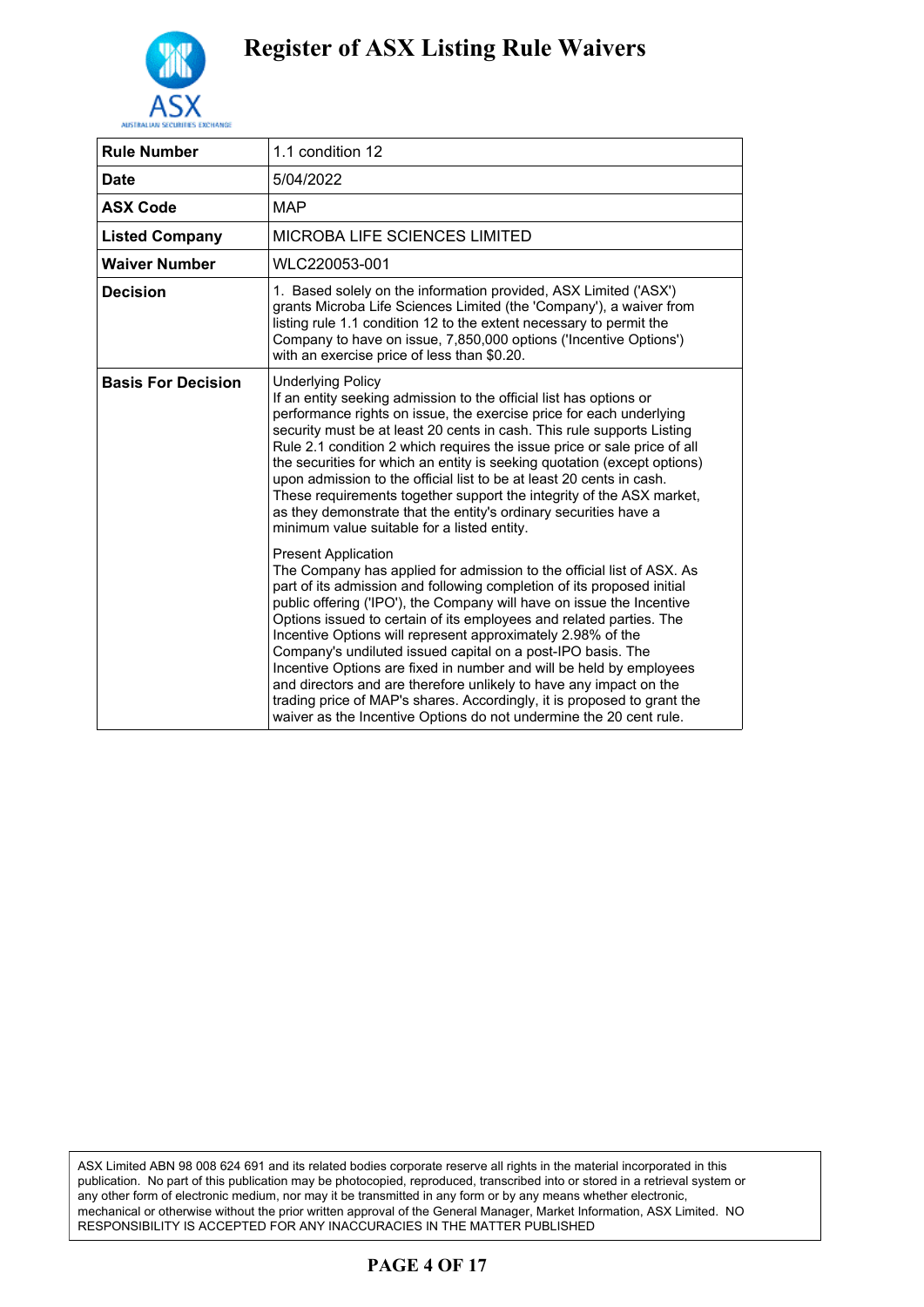

| <b>Rule Number</b>        | 1.1 condition 12                                                                                                                                                                                                                                                                                                                                                                                                                                                                                                                                                                                                                                                                                                                                                                                                                                                                                                                                                                                                              |
|---------------------------|-------------------------------------------------------------------------------------------------------------------------------------------------------------------------------------------------------------------------------------------------------------------------------------------------------------------------------------------------------------------------------------------------------------------------------------------------------------------------------------------------------------------------------------------------------------------------------------------------------------------------------------------------------------------------------------------------------------------------------------------------------------------------------------------------------------------------------------------------------------------------------------------------------------------------------------------------------------------------------------------------------------------------------|
| Date                      | 14/04/2022                                                                                                                                                                                                                                                                                                                                                                                                                                                                                                                                                                                                                                                                                                                                                                                                                                                                                                                                                                                                                    |
| <b>ASX Code</b>           | <b>NYM</b>                                                                                                                                                                                                                                                                                                                                                                                                                                                                                                                                                                                                                                                                                                                                                                                                                                                                                                                                                                                                                    |
| <b>Listed Company</b>     | <b>NARRYER METALS LIMITED</b>                                                                                                                                                                                                                                                                                                                                                                                                                                                                                                                                                                                                                                                                                                                                                                                                                                                                                                                                                                                                 |
| <b>Waiver Number</b>      | WLC220054-001                                                                                                                                                                                                                                                                                                                                                                                                                                                                                                                                                                                                                                                                                                                                                                                                                                                                                                                                                                                                                 |
| <b>Decision</b>           | 1. Based solely on the information provided, ASX Limited ('ASX')<br>grants Narryer Metals Limited (the 'Company'), a waiver from listing<br>rule 1.1 condition 12 to the extent necessary to permit the Company<br>to have on issue 4,710,000 performance rights to be issued to<br>directors ('Directors') ('Performance Rights') with a nil exercise price<br>on condition that the terms and conditions of the Performance Rights<br>are clearly disclosed in the Company's initial public offering<br>prospectus ('Prospectus').                                                                                                                                                                                                                                                                                                                                                                                                                                                                                          |
| <b>Basis For Decision</b> | <b>Underlying Policy</b><br>If an entity seeking admission to the official list has options or<br>performance rights on issue, the exercise price for each underlying<br>security must be at least 20 cents in cash. This rule supports listing<br>rule 2.1 condition 2 which requires the issue price or sale price of all<br>securities for which an entity is seeking quotation (except options)<br>upon admission to the official list to be at least 20 cents in cash.<br>These requirements together support the integrity of the ASX market,<br>as they demonstrate that the entity's ordinary securities have a<br>minimum value suitable for a listed entity.                                                                                                                                                                                                                                                                                                                                                        |
|                           | <b>Present Application</b><br>The Company has applied for admission to the official list of ASX. The<br>Company is proposing to issue a total of 4,710,000 performance<br>rights with a nil exercise price to two Directors. The number of<br>Performance Rights will represent approximately 9.90% of the<br>ordinary shares on issue under minimum subscription. The<br>Performance Rights are fixed in number and will be held by Directors<br>and are therefore unlikely to have any impact on the trading price of<br>the Company's shares. The Performance Rights will convert into<br>ordinary shares in the Company on a one-for-one basis on the vesting<br>date, being the achievement of the milestone.<br>It is considered that the existence of Performance Rights will not<br>undermine the existence of the 20 cent rule in the circumstances. The<br>waiver is granted on the condition that the full terms and conditions of<br>the Performance Rights are clearly disclosed in the Company's<br>prospectus. |

ASX Limited ABN 98 008 624 691 and its related bodies corporate reserve all rights in the material incorporated in this publication. No part of this publication may be photocopied, reproduced, transcribed into or stored in a retrieval system or any other form of electronic medium, nor may it be transmitted in any form or by any means whether electronic, mechanical or otherwise without the prior written approval of the General Manager, Market Information, ASX Limited. NO RESPONSIBILITY IS ACCEPTED FOR ANY INACCURACIES IN THE MATTER PUBLISHED

## **PAGE 5 OF 17**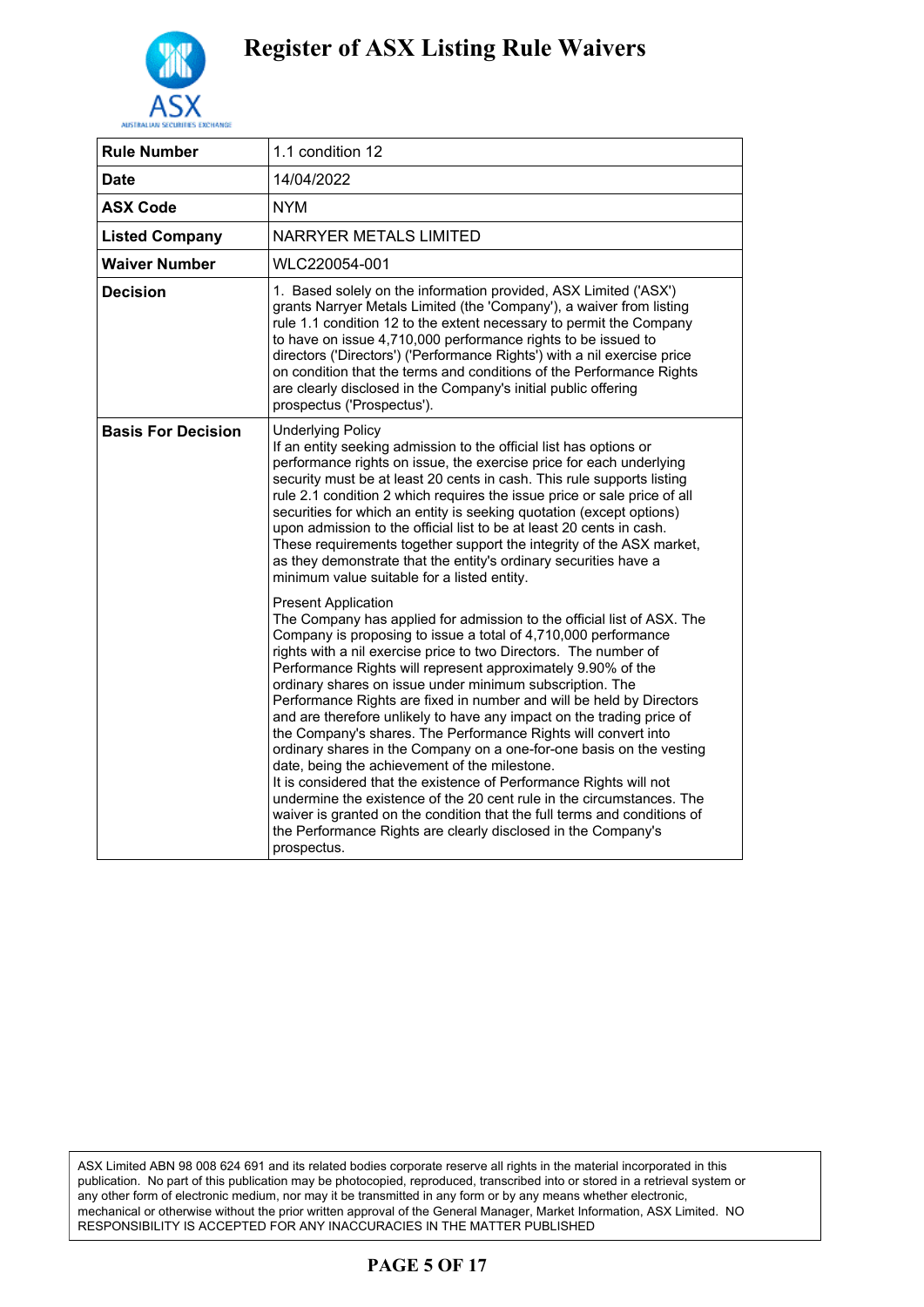

| 1.1 condition 12                                                                                                                                                                                                                                                                                                                                                                                                                                                                                                                                                                                                                                                                                                                                                                                                                             |
|----------------------------------------------------------------------------------------------------------------------------------------------------------------------------------------------------------------------------------------------------------------------------------------------------------------------------------------------------------------------------------------------------------------------------------------------------------------------------------------------------------------------------------------------------------------------------------------------------------------------------------------------------------------------------------------------------------------------------------------------------------------------------------------------------------------------------------------------|
| 4/04/2022                                                                                                                                                                                                                                                                                                                                                                                                                                                                                                                                                                                                                                                                                                                                                                                                                                    |
| <b>TEE</b>                                                                                                                                                                                                                                                                                                                                                                                                                                                                                                                                                                                                                                                                                                                                                                                                                                   |
| TOP END ENERGY LIMITED                                                                                                                                                                                                                                                                                                                                                                                                                                                                                                                                                                                                                                                                                                                                                                                                                       |
| WLC210375-001                                                                                                                                                                                                                                                                                                                                                                                                                                                                                                                                                                                                                                                                                                                                                                                                                                |
| 1. Based solely on the information provided, ASX Limited ('ASX')<br>grants Top End Energy Limited (the 'Company') a waiver from Listing<br>Rule 1.1 Condition 12 to the extent necessary to permit the Company<br>to have on issue 3,000,000 performance rights ('Performance Rights')<br>with an exercise price of less than \$0.20, issued under its employee<br>securities incentive plan, on the condition that the terms and<br>conditions of the Performance Rights are clearly disclosed in the<br>Company's initial public offering prospectus.                                                                                                                                                                                                                                                                                      |
| <b>Underlying Policy</b><br>If an entity seeking admission to the official list has options or<br>performance rights on issue, the exercise price for each underlying<br>security must be at least 20 cents in cash. This rule supports Listing<br>Rule 2.1 condition 2 which requires the issue price or sale price of all<br>securities for which an entity is seeking quotation (except options)<br>upon admission to the official list to be at least 20 cents in cash.<br>These requirements together support the integrity of the ASX market,<br>as they demonstrate that the entity's ordinary securities have a<br>minimum value suitable for a listed entity.                                                                                                                                                                       |
| <b>Present Application</b><br>The Company is proposing to issue the Performance Rights to the<br>Managing Director/CEO under the company's existing employee<br>securities incentive plan. The Performance Rights are expected to<br>represent approximately 4.6% of the Company's ordinary shares on<br>issue at the time of admission on an undiluted basis. The<br>Performance Rights are issued for nil consideration, are subject to<br>various vesting conditions, and will convert with a nil exercise price. At<br>the time of listing, the Performance Rights will be akin to unlisted zero<br>exercise price options. It is considered that the existence of the<br>Performance Rights will not undermine the 20 cent rule in the<br>circumstances. The Company's Prospectus contains the full terms of<br>the Performance Rights. |
|                                                                                                                                                                                                                                                                                                                                                                                                                                                                                                                                                                                                                                                                                                                                                                                                                                              |

ASX Limited ABN 98 008 624 691 and its related bodies corporate reserve all rights in the material incorporated in this publication. No part of this publication may be photocopied, reproduced, transcribed into or stored in a retrieval system or any other form of electronic medium, nor may it be transmitted in any form or by any means whether electronic, mechanical or otherwise without the prior written approval of the General Manager, Market Information, ASX Limited. NO RESPONSIBILITY IS ACCEPTED FOR ANY INACCURACIES IN THE MATTER PUBLISHED

## **PAGE 6 OF 17**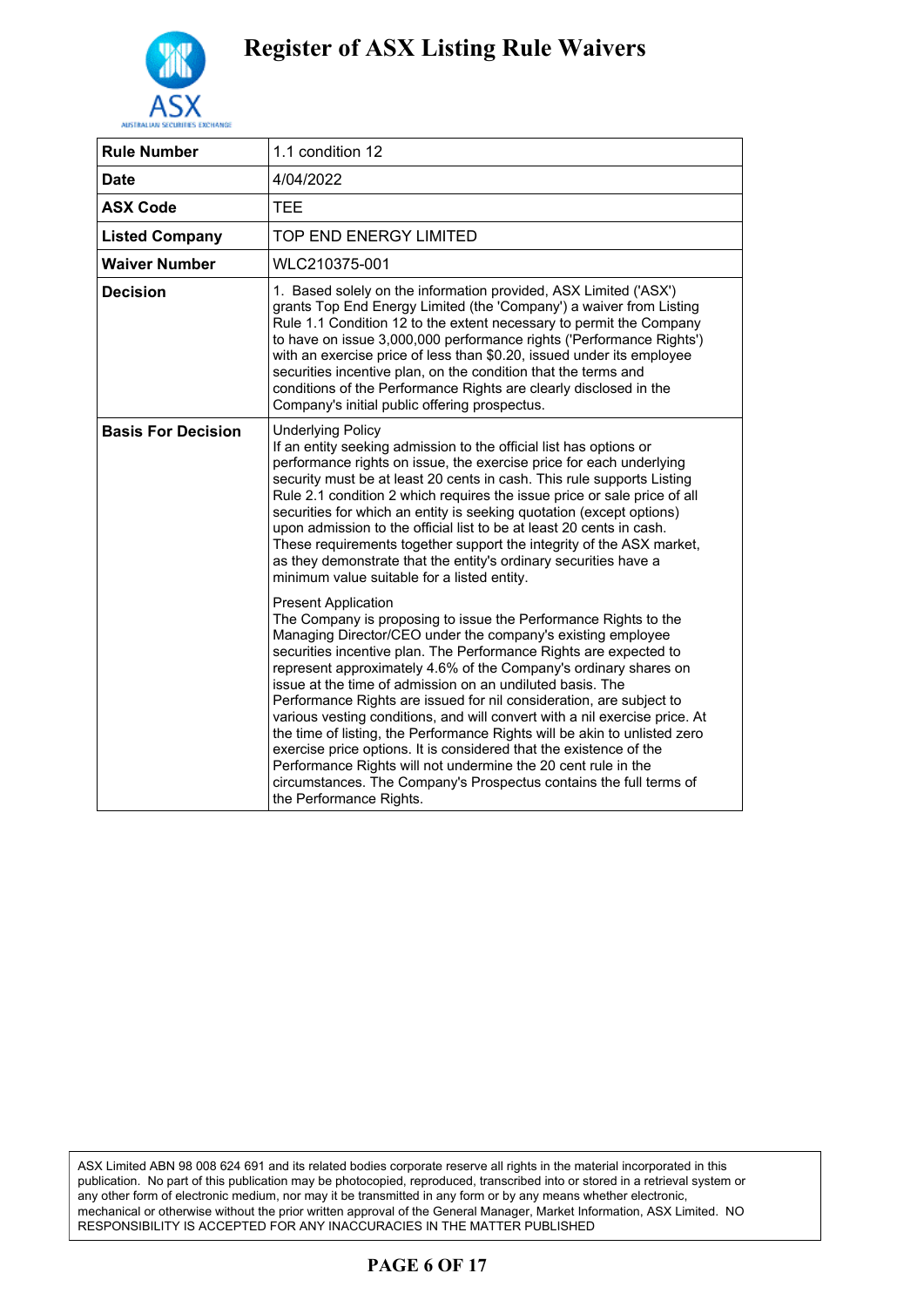

| <b>Rule Number</b>        | 6.23.2                                                                                                                                                                                                                                                                                                                                                                                                                                                                                                                                                                                                                                                                                                                                                                                                                                                                                                                                                                               |
|---------------------------|--------------------------------------------------------------------------------------------------------------------------------------------------------------------------------------------------------------------------------------------------------------------------------------------------------------------------------------------------------------------------------------------------------------------------------------------------------------------------------------------------------------------------------------------------------------------------------------------------------------------------------------------------------------------------------------------------------------------------------------------------------------------------------------------------------------------------------------------------------------------------------------------------------------------------------------------------------------------------------------|
| <b>Date</b>               | 13/04/2022                                                                                                                                                                                                                                                                                                                                                                                                                                                                                                                                                                                                                                                                                                                                                                                                                                                                                                                                                                           |
| <b>ASX Code</b>           | AGL                                                                                                                                                                                                                                                                                                                                                                                                                                                                                                                                                                                                                                                                                                                                                                                                                                                                                                                                                                                  |
| <b>Listed Company</b>     | <b>AGL ENERGY LIMITED.</b>                                                                                                                                                                                                                                                                                                                                                                                                                                                                                                                                                                                                                                                                                                                                                                                                                                                                                                                                                           |
| <b>Waiver Number</b>      | WLC220048-001                                                                                                                                                                                                                                                                                                                                                                                                                                                                                                                                                                                                                                                                                                                                                                                                                                                                                                                                                                        |
| <b>Decision</b>           | 1. Based solely on the information provided ASX Limited ('ASX')<br>grants AGL Energy Limited ('AGL') a waiver from Listing Rule 6.23.2<br>in connection with the demerger of AGL Australia Limited ('AGL<br>Australia') (the 'Demerger'), to the extent necessary to permit AGL to<br>cancel performance rights issued pursuant to its Long Term Incentive<br>Plan (the 'Performance Rights'), held by AGL employees continuing<br>with either AGL or AGL Australia and replace them with restricted<br>shares and performance rights in the relevant go-forward entity,<br>without seeking shareholder approval, on the following conditions.<br>1.1 The shareholders of AGL and a court of competent jurisdiction<br>approve the scheme of arrangement to effect the Demerger under<br>Part 5.1 of the Corporations Act 2001 (Cth).<br>1.2 Full details of the cancellation of the Performance Rights are set<br>out to ASX's satisfaction in the scheme booklet for the Demerger. |
| <b>Basis For Decision</b> | <b>Underlying Policy</b><br>The cancellation of options for consideration requires the approval of<br>holders of ordinary securities to prevent option holders from seeking<br>to extract an economic benefit from the listed entity that has granted<br>the options, other than by exercising options according to their terms.<br>This requirement maintains an appropriate balance between the rights<br>and holders of ordinary securities and holders of options and supports<br>the integrity of the ASX market.                                                                                                                                                                                                                                                                                                                                                                                                                                                               |
|                           | <b>Present Application</b><br>AGL intends to create two leading energy businesses with separate<br>listings on ASX by demerging, by way of a scheme of arrangement<br>under Part 5.1 of the Corporations Act 2001 (Cth), a new entity to<br>AGL shareholders, AGL Australia. The Demerger will involve a<br>distribution of shares in AGL Australia to shareholders of AGL<br>proportional to their existing AGL shareholding (after taking into<br>account shares to be retained by AGL). AGL will issue an explanatory<br>memorandum to its shareholders in relation to the Demerger (the<br>'Demerger Booklet') and seek AGL shareholder approval for the<br>Demerger.                                                                                                                                                                                                                                                                                                            |
|                           | AGL currently operates four equity plans, including the LTIP. The<br>LTIP is the incentive plan under which senior executives of AGL may<br>be awarded performance rights. Performance rights are rights to<br>receive AGL shares at no cost to the employee, subject to satisfying<br>service and/or performance conditions over a four year period.<br>In determining the appropriate treatment of the on-foot AGL equity in<br>the context of the Demerger, the AGL Board has aimed to ensure<br>that, to the maximum extent possible, AGL employees holding equity<br>should not be materially advantaged or disadvantaged as a<br>consequence of the Demerger.                                                                                                                                                                                                                                                                                                                  |
|                           | In connection with the Demerger and utilising the discretions available<br>under the terms of LTIP awards on foot, AGL is proposing to<br>accelerate testing of a pro-rata portion of the LTIP performance rights<br>(based on the portion of the service period that has elapsed) and vest<br>or lapse the rights based on the performance assessment. On vesting<br>of any performance rights, AGL shares will be registered in each<br>participant's name prior to the Demerger record date and those<br>shares will participate in the Demerger.                                                                                                                                                                                                                                                                                                                                                                                                                                 |

.<br>ASX Limited ABN 98 008 624 691 and its related bodies corporate reserve all rights in the material incorporated in this publication. No part of this publication may be photocopied, reproduced, transcribed into or stored in a retrieval system or publication. performance rights of the performance ring so proceed produced, represented in anomic of croced in a retrieval<br>any other form of electronic medium, nor may it be transmitted in any form or by any means whether electronic, mechanical or otherwise without the prior written approval of the General Manager, Market Information, ASX Limited. NO RESPONSIBILITY IS ACCEPTED FOR ANY INACCURACIES IN THE MATTER PUBLISHED are not vested will be replaced with a combination of long-term equity  $\alpha$  combination of  $\alpha$ 

#### $\bf{N}$ in the form of  $\bf{r}$ **PAGE 7 OF 17**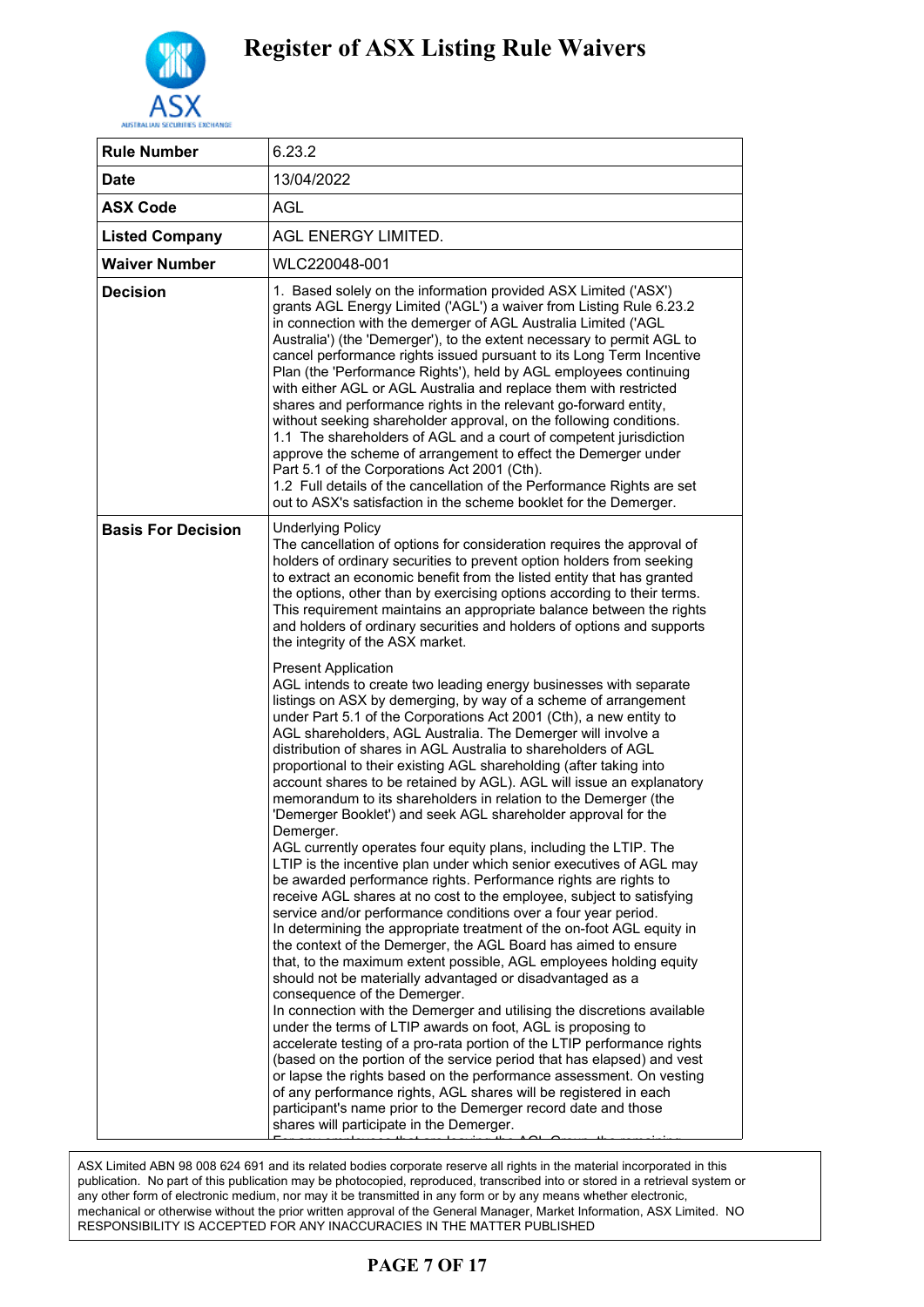#### **Register of ASX Listing Rule Waivers** aister of ASX Listing Rule Waivers  $\,$  $\mathbf{b}$  begins that  $\mathbf{b}$  and  $\mathbf{b}$  and  $\mathbf{c}$  is equal that  $\mathbf{b}$

| For any employees that are leaving the AGL Group, the remaining<br>portion of the performance rights that are not vested will lapse<br>(consistent with AGL's usual 'good leaver' treatment for on foot<br>performance rights) and will not be replaced.<br>For employees that will remain employed by AGL or that will move<br>across to AGL Australia, the remainder of the performance rights that<br>are not vested will be replaced with a combination of long-term equity<br>in the form of restricted shares, subject to a service condition, and<br>performance rights, subject to performance conditions. Employees<br>transferring to AGL Australia as part of the Demerger will receive AGL<br>Australia restricted shares and performance rights under new AGL<br>Australia incentive plans and employees remaining with AGL will<br>receive restricted shares and performance rights under AGL incentive |
|-----------------------------------------------------------------------------------------------------------------------------------------------------------------------------------------------------------------------------------------------------------------------------------------------------------------------------------------------------------------------------------------------------------------------------------------------------------------------------------------------------------------------------------------------------------------------------------------------------------------------------------------------------------------------------------------------------------------------------------------------------------------------------------------------------------------------------------------------------------------------------------------------------------------------|
| plans.<br>AGL's shareholders will not be disadvantaged on condition that there<br>is sufficient disclosure in the Demerger Booklet and shareholders and<br>the Court approve the scheme of arrangement, and accordingly, the<br>requirement to obtain separate shareholder approval under Listing<br>Rule 6.23.2 is superfluous.                                                                                                                                                                                                                                                                                                                                                                                                                                                                                                                                                                                      |

ASX Limited ABN 98 008 624 691 and its related bodies corporate reserve all rights in the material incorporated in this publication. No part of this publication may be photocopied, reproduced, transcribed into or stored in a retrieval system or any other form of electronic medium, nor may it be transmitted in any form or by any means whether electronic, mechanical or otherwise without the prior written approval of the General Manager, Market Information, ASX Limited. NO RESPONSIBILITY IS ACCEPTED FOR ANY INACCURACIES IN THE MATTER PUBLISHED

### **PAGE 8 OF 17**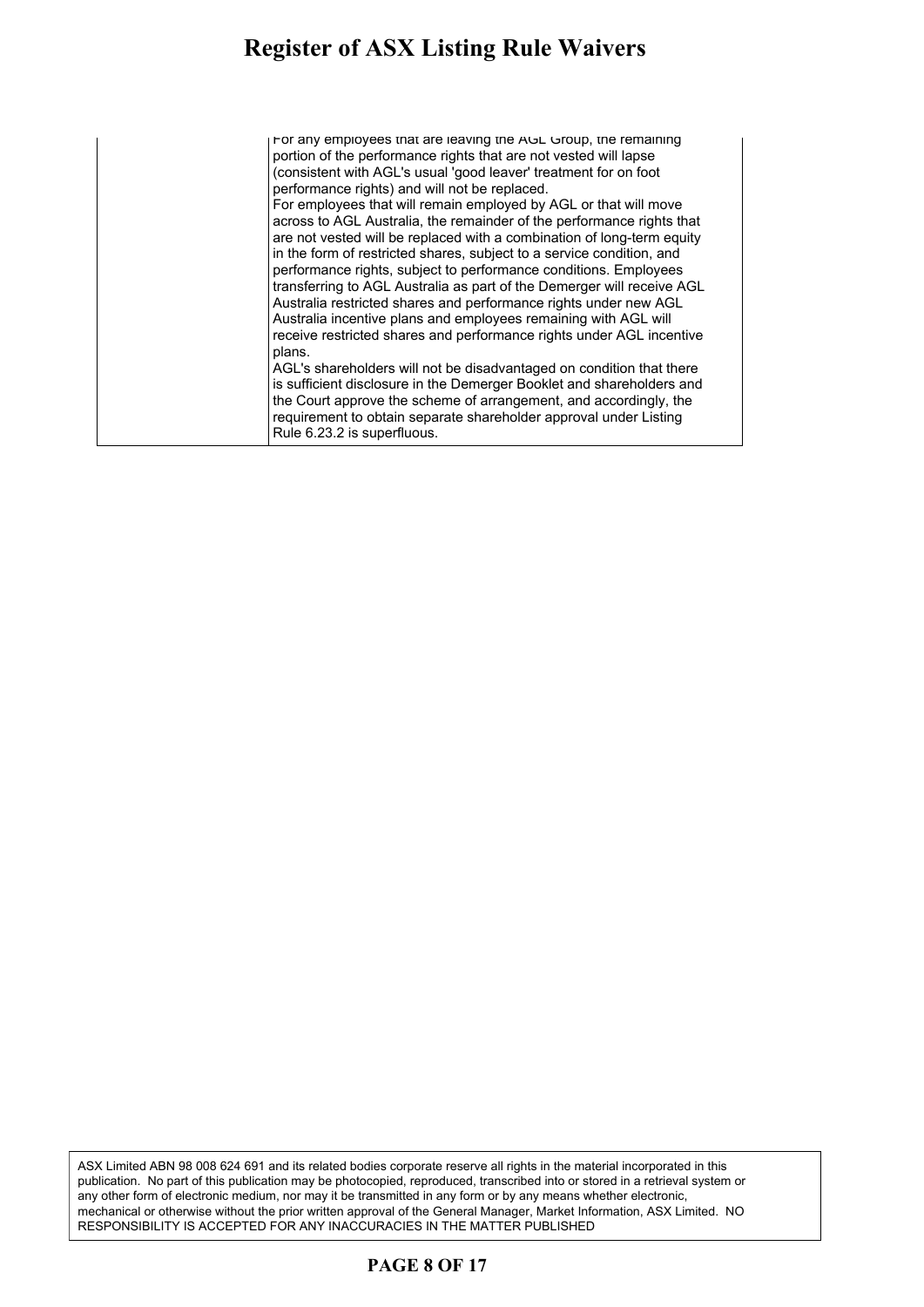

| <b>Rule Number</b>        | 6.23.2                                                                                                                                                                                                                                                                                                                                                                                                                                                                                                                                                                                                                                                                                                                                                                                                                                                                                                                                                                                                                                                                                                                                                                                  |
|---------------------------|-----------------------------------------------------------------------------------------------------------------------------------------------------------------------------------------------------------------------------------------------------------------------------------------------------------------------------------------------------------------------------------------------------------------------------------------------------------------------------------------------------------------------------------------------------------------------------------------------------------------------------------------------------------------------------------------------------------------------------------------------------------------------------------------------------------------------------------------------------------------------------------------------------------------------------------------------------------------------------------------------------------------------------------------------------------------------------------------------------------------------------------------------------------------------------------------|
| <b>Date</b>               | 14/04/2022                                                                                                                                                                                                                                                                                                                                                                                                                                                                                                                                                                                                                                                                                                                                                                                                                                                                                                                                                                                                                                                                                                                                                                              |
| <b>ASX Code</b>           | AS <sub>1</sub>                                                                                                                                                                                                                                                                                                                                                                                                                                                                                                                                                                                                                                                                                                                                                                                                                                                                                                                                                                                                                                                                                                                                                                         |
| <b>Listed Company</b>     | ANGEL SEAFOOD HOLDINGS LTD                                                                                                                                                                                                                                                                                                                                                                                                                                                                                                                                                                                                                                                                                                                                                                                                                                                                                                                                                                                                                                                                                                                                                              |
| <b>Waiver Number</b>      | WLC220049-001                                                                                                                                                                                                                                                                                                                                                                                                                                                                                                                                                                                                                                                                                                                                                                                                                                                                                                                                                                                                                                                                                                                                                                           |
| <b>Decision</b>           | 1. Based solely on the information provided, ASX Limited ('ASX')<br>grants Angel Seafood Holdings Ltd (the 'Company') a waiver from<br>listing rule 6.23.2 to the extent necessary to permit the Company to<br>cancel for consideration, and without seeking shareholder approval:<br>1.1 1,200,000 options with an exercise price of \$0.28 per option,<br>expiring on 25 February 2023; and<br>1.2 3,500,000 options with an exercise price of \$0.40 per option,<br>expiring on 30 March 2024,<br>(together, the "Options"),<br>in connection with the proposed scheme of arrangement with Valley<br>Seas BidCo Pty Ltd, a subsidiary of Laguna Bay Agricultural No 1 Pty<br>Ltd (the 'Scheme'), on the following conditions:<br>1.3 full details of the cancellation of the Options and consideration<br>payable for their cancellation are set out to ASX's satisfaction in the<br>Scheme booklet: and<br>1.4 the Company's shareholders approve by the requisite majority,<br>and a court of competent jurisdiction approves the Scheme, and the<br>Court's orders are lodged with the Australian Securities and<br>Investment Commission such that the Scheme becomes effective. |
| <b>Basis For Decision</b> | <b>Underlying Policy</b><br>Standard Decision, refer to Guidance Note 17.                                                                                                                                                                                                                                                                                                                                                                                                                                                                                                                                                                                                                                                                                                                                                                                                                                                                                                                                                                                                                                                                                                               |

ASX Limited ABN 98 008 624 691 and its related bodies corporate reserve all rights in the material incorporated in this publication. No part of this publication may be photocopied, reproduced, transcribed into or stored in a retrieval system or any other form of electronic medium, nor may it be transmitted in any form or by any means whether electronic, mechanical or otherwise without the prior written approval of the General Manager, Market Information, ASX Limited. NO RESPONSIBILITY IS ACCEPTED FOR ANY INACCURACIES IN THE MATTER PUBLISHED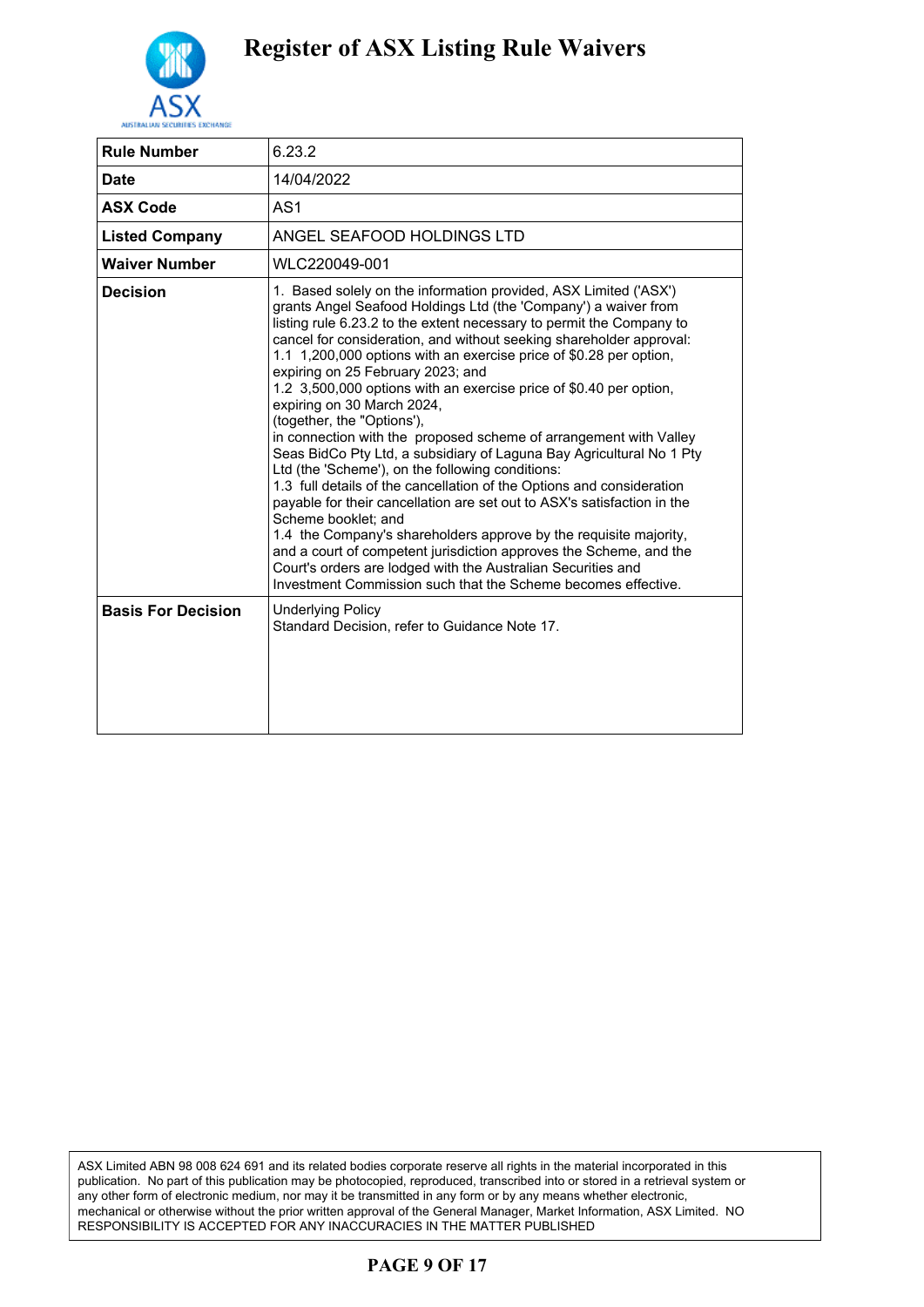

| <b>Rule Number</b>        | 6.23.3                                                                                                                                                                                                                                                                                                                                                                                                                                                                                                                                                                                                                                                                                                                                                                                                                                                                                                                                                                                                 |
|---------------------------|--------------------------------------------------------------------------------------------------------------------------------------------------------------------------------------------------------------------------------------------------------------------------------------------------------------------------------------------------------------------------------------------------------------------------------------------------------------------------------------------------------------------------------------------------------------------------------------------------------------------------------------------------------------------------------------------------------------------------------------------------------------------------------------------------------------------------------------------------------------------------------------------------------------------------------------------------------------------------------------------------------|
| Date                      | 13/04/2022                                                                                                                                                                                                                                                                                                                                                                                                                                                                                                                                                                                                                                                                                                                                                                                                                                                                                                                                                                                             |
| <b>ASX Code</b>           | AGL                                                                                                                                                                                                                                                                                                                                                                                                                                                                                                                                                                                                                                                                                                                                                                                                                                                                                                                                                                                                    |
| <b>Listed Company</b>     | AGL ENERGY LIMITED.                                                                                                                                                                                                                                                                                                                                                                                                                                                                                                                                                                                                                                                                                                                                                                                                                                                                                                                                                                                    |
| <b>Waiver Number</b>      | WLC220048-002                                                                                                                                                                                                                                                                                                                                                                                                                                                                                                                                                                                                                                                                                                                                                                                                                                                                                                                                                                                          |
| <b>Decision</b>           | 1. Based solely on the information provided ASX Limited ('ASX')<br>grants AGL Energy Limited ('AGL') a waiver from Listing Rule 6.23.3<br>in connection with the demerger of AGL Australia Limited ('AGL<br>Australia') (the 'Demerger'), to the extent necessary to permit AGL to<br>accelerate testing and vesting of performance rights issued under its<br>Long Term Incentive Plan ('LTIP') (the 'Performance Rights'), without<br>seeking shareholder approval, on the following conditions.<br>1.1 The shareholders of AGL and a court of competent jurisdiction<br>approve the scheme of arrangement to effect the Demerger under<br>Part 5.1 of the Corporations Act 2001 (Cth).<br>1.2 Full details of the amended terms of the Performance Rights are<br>set out to ASX's satisfaction in the scheme booklet for the Demerger.<br>1.3 The changes to the Performance Rights do not result in their<br>holders receiving a benefit that they would not have received before<br>the Demerger. |
| <b>Basis For Decision</b> | <b>Underlying Policy</b><br>Listing Rule 6.23.3 stipulates that changes to options, which has the<br>effect of reducing the exercise price, increasing the exercise period,<br>or increasing the number of securities received on exercise is<br>prohibited. These terms are considered to be so fundamental and<br>integral to the terms of the options when granted that they cannot be<br>changed even with the approval of shareholders. These option terms<br>determine the intrinsic value (if any) which may be attributed to the<br>options. The valuation of the options and investors' decisions whether<br>to buy, hold, sell, or exercise, the options depends upon investors<br>having certainty as to the terms of the options. To ensure the integrity<br>of the market any changes to the fundamental terms of the options<br>are prohibited.                                                                                                                                          |
|                           | <b>Present Application</b><br>AGL intends to create two leading energy businesses with separate<br>listings on ASX by demerging, by way of a scheme of arrangement<br>under Part 5.1 of the Corporations Act 2001 (Cth), a new entity to<br>AGL shareholders, AGL Australia. The Demerger will involve a<br>distribution of shares in AGL Australia to shareholders of AGL<br>proportional to their existing AGL shareholding (after taking into<br>account shares to be retained by AGL). AGL will issue an explanatory<br>memorandum to its shareholders in relation to the Demerger (the<br>'Demerger Booklet') and seek AGL shareholder approval for the<br>Demerger.                                                                                                                                                                                                                                                                                                                              |
|                           | AGL currently operates four equity plans, including the LTIP. The<br>LTIP is the incentive plan under which senior executives of AGL may<br>be awarded performance rights. Performance rights are rights to<br>receive AGL shares at no cost to the employee, subject to satisfying<br>service and/or performance conditions over a four year period.                                                                                                                                                                                                                                                                                                                                                                                                                                                                                                                                                                                                                                                  |
|                           | In determining the appropriate treatment of the on-foot AGL equity in<br>the context of the Demerger, the AGL Board has aimed to ensure<br>that, to the maximum extent possible, AGL employees holding equity<br>should not be materially advantaged or disadvantaged as a<br>consequence of the Demerger.                                                                                                                                                                                                                                                                                                                                                                                                                                                                                                                                                                                                                                                                                             |

.<br>ASX Limited ABN 98 008 624 691 and its related bodies corporate reserve all rights in the material incorporated in this publication. No part of this publication may be photocopied, reproduced, transcribed into or stored in a retrieval system or publication. performance test in the pro-rata portion of the LTIP performance rights and the LTIP performance rights and the LTIP performance rights any other form of electronic, mechanical or otherwise without the prior written approval of the General Manager, Market Information, ASX Limited. NO RESPONSIBILITY IS ACCEPTED FOR ANY INACCURACIES IN THE MATTER PUBLISHED

#### $\bf{p}_A$  or to  $\bf{p}_B$  to the Demerger record data and those and those and those and those and those and those and those and those and those and those and those and those and those and those and those and those and those **PAGE 10 OF 17**

of any performance rights,  $\mathcal{A}_{\text{G}}$  shares will be registered in each  $\mathcal{A}_{\text{G}}$  shares with each  $\mathcal{A}_{\text{G}}$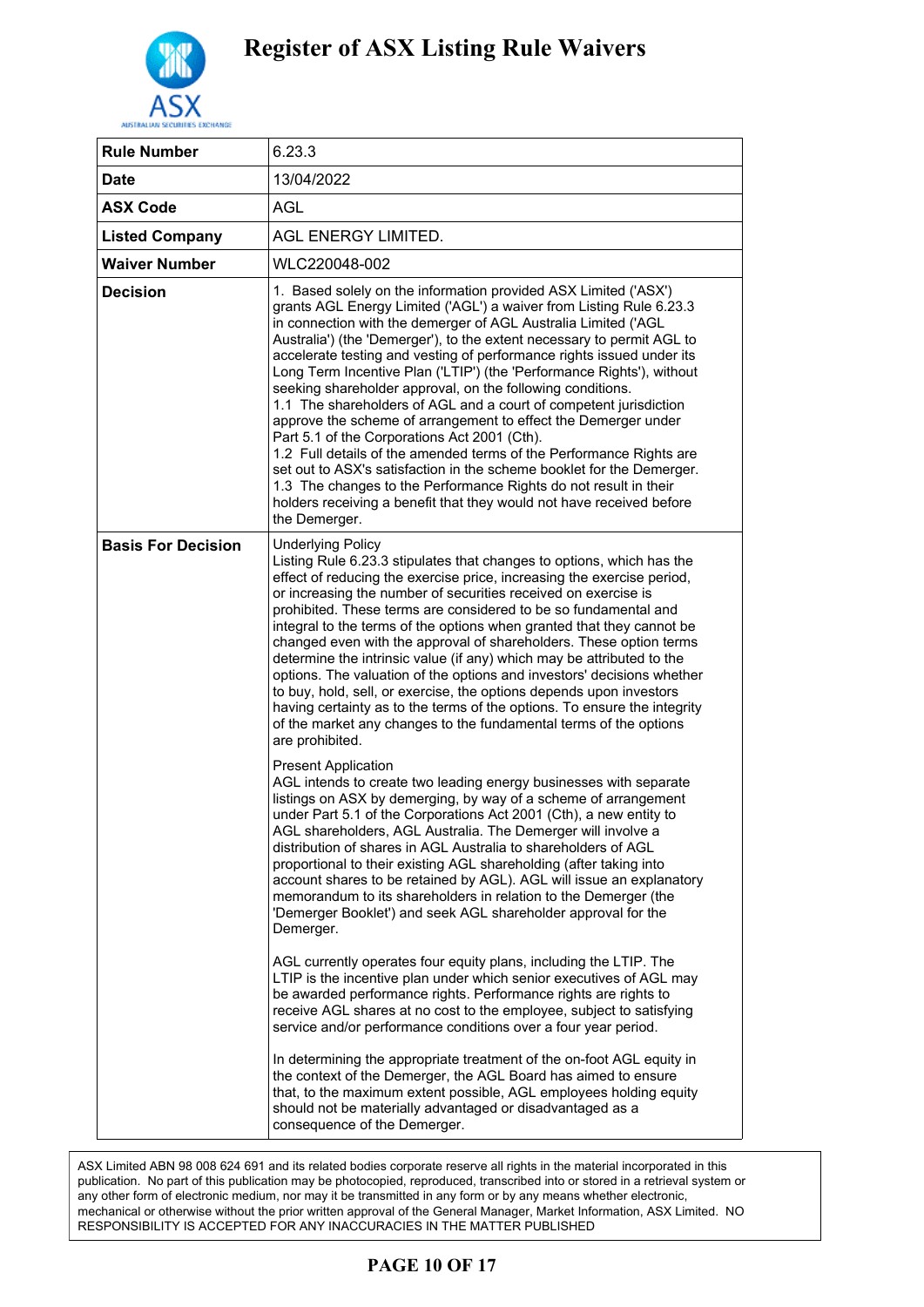In connection with the Demerger and utilising the discretions available under the terms of LTIP awards on foot, AGL is proposing to accelerate testing of a pro-rata portion of the LTIP performance rights (based on the portion of the service period that has elapsed) and vest or lapse the rights based on the performance assessment. On vesting of any performance rights, AGL shares will be registered in each participant's name prior to the Demerger record date and those shares will participate in the Demerger.

For any employees that are leaving the AGL Group, the remaining portion of the performance rights that are not tested will lapse (consistent with AGL's usual 'good leaver' treatment for on foot performance rights) and will not be replaced.

For employees that will remain employed by AGL or that will move across to AGL Australia, the remainder of the performance rights that are not tested will be replaced with a combination of long-term equity in the form of restricted shares, subject to a service condition, and performance rights, subject to performance conditions. Employees transferring to AGL Australia as part of the Demerger will receive AGL Australia restricted shares and performance rights under new AGL Australia incentive plans and employees remaining with AGL will receive restricted shares and performance rights under AGL incentive plans.

AGL's shareholders will not be disadvantaged on condition that there is sufficient disclosure in the Demerger Booklet and shareholders and the Court approve the scheme of arrangement.

ASX Limited ABN 98 008 624 691 and its related bodies corporate reserve all rights in the material incorporated in this publication. No part of this publication may be photocopied, reproduced, transcribed into or stored in a retrieval system or any other form of electronic medium, nor may it be transmitted in any form or by any means whether electronic, mechanical or otherwise without the prior written approval of the General Manager, Market Information, ASX Limited. NO RESPONSIBILITY IS ACCEPTED FOR ANY INACCURACIES IN THE MATTER PUBLISHED

### **PAGE 11 OF 17**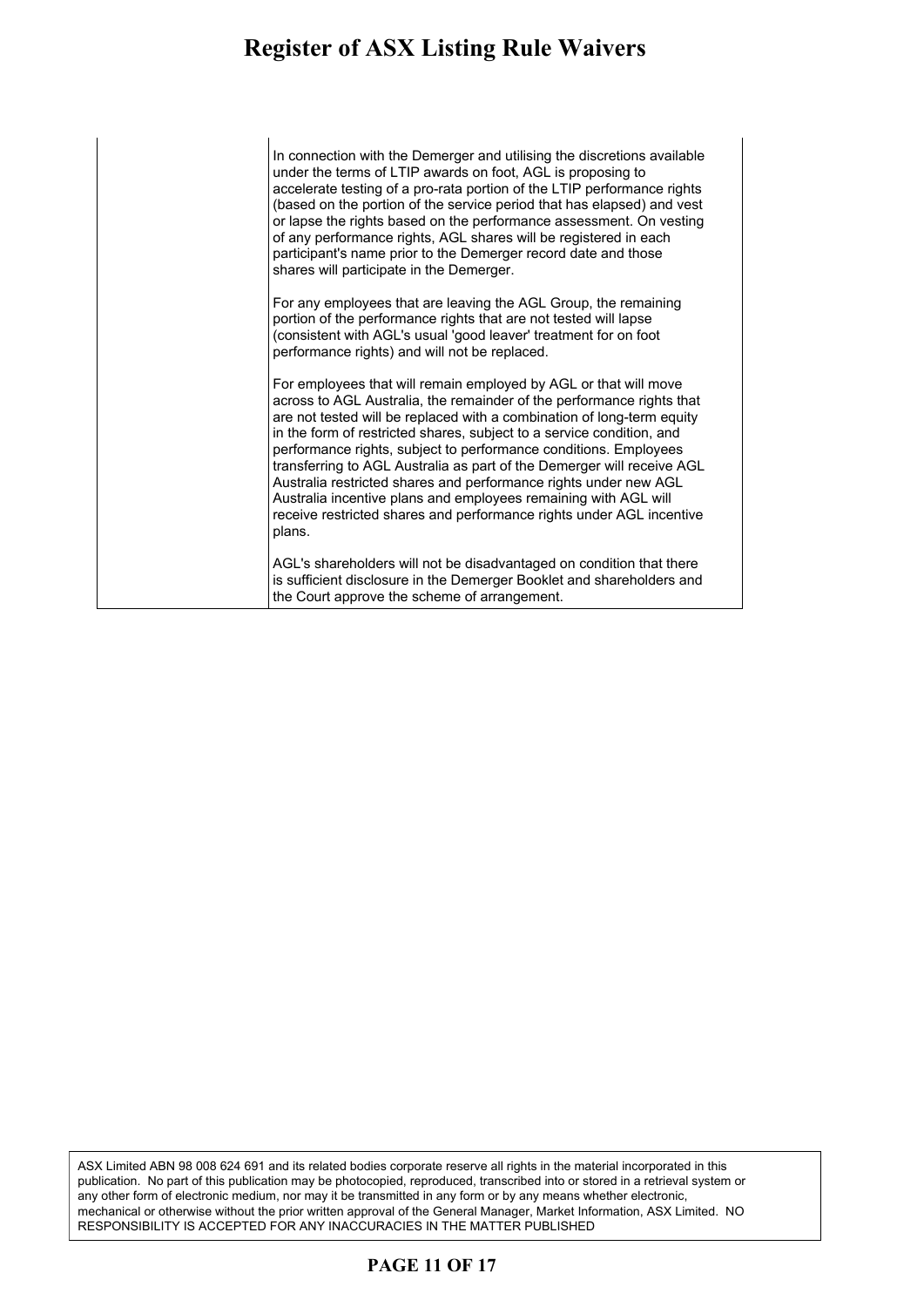

| <b>Rule Number</b>        | 6.23.3                                                                                                                                                                                                                                                                                                                                                                                                                                                                                                                                                                                                                                                                                                                                                                                                                                                             |
|---------------------------|--------------------------------------------------------------------------------------------------------------------------------------------------------------------------------------------------------------------------------------------------------------------------------------------------------------------------------------------------------------------------------------------------------------------------------------------------------------------------------------------------------------------------------------------------------------------------------------------------------------------------------------------------------------------------------------------------------------------------------------------------------------------------------------------------------------------------------------------------------------------|
| <b>Date</b>               | 5/04/2022                                                                                                                                                                                                                                                                                                                                                                                                                                                                                                                                                                                                                                                                                                                                                                                                                                                          |
| <b>ASX Code</b>           | TTB                                                                                                                                                                                                                                                                                                                                                                                                                                                                                                                                                                                                                                                                                                                                                                                                                                                                |
| <b>Listed Company</b>     | TOTAL BRAIN LIMITED                                                                                                                                                                                                                                                                                                                                                                                                                                                                                                                                                                                                                                                                                                                                                                                                                                                |
| <b>Waiver Number</b>      | WLC220055-002                                                                                                                                                                                                                                                                                                                                                                                                                                                                                                                                                                                                                                                                                                                                                                                                                                                      |
| <b>Decision</b>           | Based solely on the information provided, ASX Limited ('ASX') grants<br>Total Brain Limited (the 'Company') a waiver from listing rule 6.23.3 to<br>the extent necessary to permit the Company to cancel up to<br>10,658,050 options issued under the Company's employee share<br>option plan ('ESOP') and to issue up to 16,280,578 replacement<br>options pursuant to the ESOP ('Replacement Options'), subject to the<br>Company obtaining shareholder approval for the Replacement<br>Options.                                                                                                                                                                                                                                                                                                                                                                 |
| <b>Basis For Decision</b> | <b>Underlying Policy</b><br>Listing rule 6.23.3 stipulates that changes to option terms which have<br>the effect of reducing the exercise price, increasing the exercise<br>period or increasing the number of securities received on exercise are<br>prohibited. These terms are considered to be so fundamental and<br>integral to the terms of the options when granted that they cannot be<br>changed even with the approval of shareholders. These option terms<br>determine the intrinsic value (if any) which may be attributed to the<br>options. The valuation of the options and investors' decisions whether<br>to buy, hold, sell, or exercise the options depends upon investors<br>having certainty as to the terms of the options. To ensure the integrity<br>of the market, any changes to the fundamental terms of the options<br>are prohibited. |
|                           | <b>Present Application</b><br>The Company has sought a waiver from Listing Rule 6.23.3 to enable<br>the Company to cancel certain employee options and issue<br>replacement options, to holders of cancelled options, with an<br>increased expiry date and lower exercise price. The options being<br>replaced currently represent 7.99% of the number of shares on issue.<br>The Replacement Options will be 'out of the money', issued in<br>accordance with the Company's ESOP and won't be quoted. The<br>waiver is granted subject to shareholder approval being obtained for<br>the issue of the Replacement Options.                                                                                                                                                                                                                                        |

ASX Limited ABN 98 008 624 691 and its related bodies corporate reserve all rights in the material incorporated in this publication. No part of this publication may be photocopied, reproduced, transcribed into or stored in a retrieval system or any other form of electronic medium, nor may it be transmitted in any form or by any means whether electronic, mechanical or otherwise without the prior written approval of the General Manager, Market Information, ASX Limited. NO RESPONSIBILITY IS ACCEPTED FOR ANY INACCURACIES IN THE MATTER PUBLISHED

### **PAGE 12 OF 17**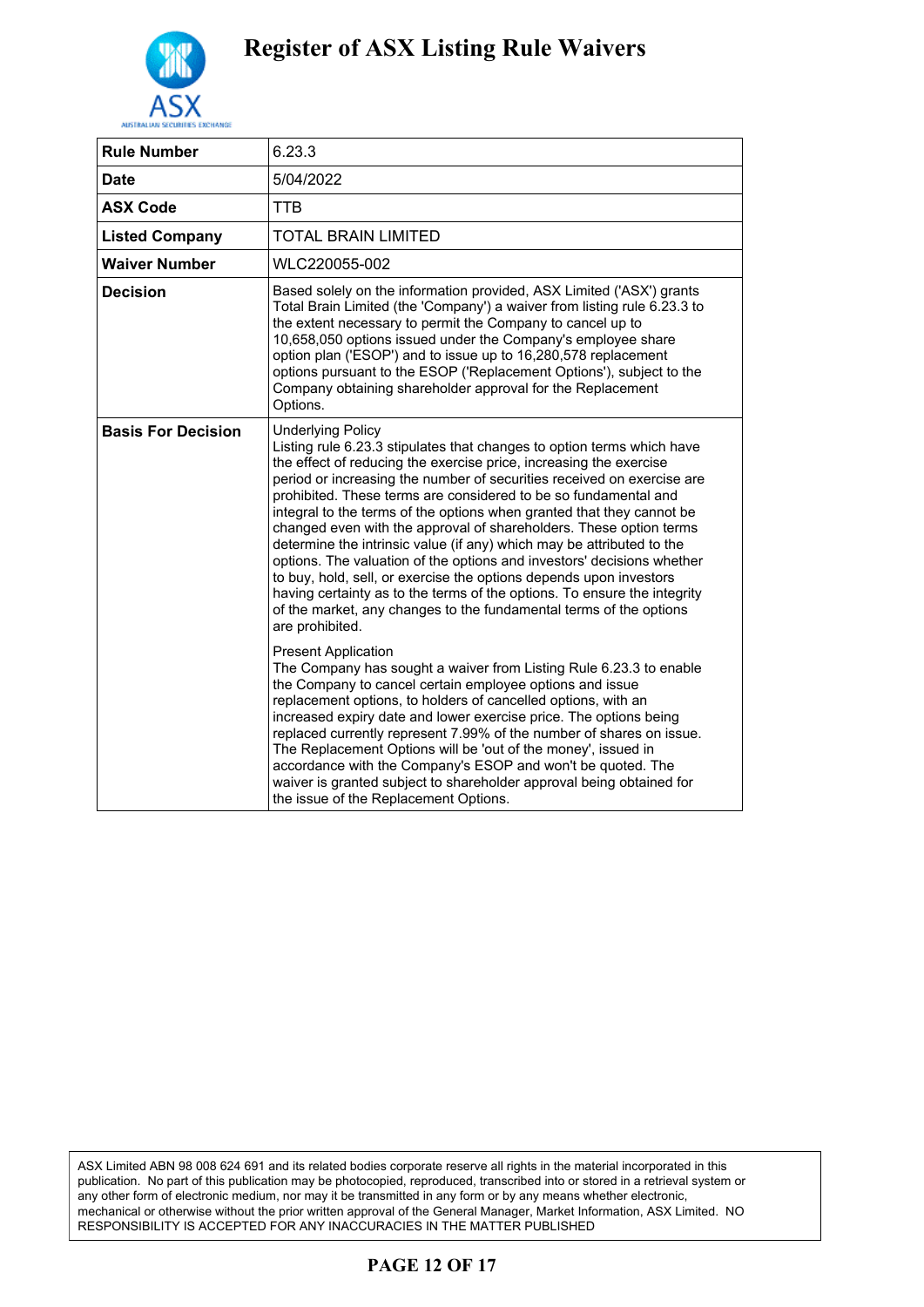

| <b>Rule Number</b>        | 6.23.4                                                                                                                                                                                                                                                                                                                                                                                                                                                                                                                                                                                                                                                                                                                                                                                                                                                                                                                                                                                                                 |
|---------------------------|------------------------------------------------------------------------------------------------------------------------------------------------------------------------------------------------------------------------------------------------------------------------------------------------------------------------------------------------------------------------------------------------------------------------------------------------------------------------------------------------------------------------------------------------------------------------------------------------------------------------------------------------------------------------------------------------------------------------------------------------------------------------------------------------------------------------------------------------------------------------------------------------------------------------------------------------------------------------------------------------------------------------|
| <b>Date</b>               | 13/04/2022                                                                                                                                                                                                                                                                                                                                                                                                                                                                                                                                                                                                                                                                                                                                                                                                                                                                                                                                                                                                             |
| <b>ASX Code</b>           | AGL                                                                                                                                                                                                                                                                                                                                                                                                                                                                                                                                                                                                                                                                                                                                                                                                                                                                                                                                                                                                                    |
| <b>Listed Company</b>     | AGL ENERGY LIMITED.                                                                                                                                                                                                                                                                                                                                                                                                                                                                                                                                                                                                                                                                                                                                                                                                                                                                                                                                                                                                    |
| <b>Waiver Number</b>      | WLC220048-003                                                                                                                                                                                                                                                                                                                                                                                                                                                                                                                                                                                                                                                                                                                                                                                                                                                                                                                                                                                                          |
| <b>Decision</b>           | 1. Based solely on the information provided, ASX Limited ('ASX')<br>grants AGL Energy Limited ('AGL') a waiver from Listing Rule 6.23.4<br>in connection with the demerger of AGL Australia Limited ('AGL<br>Australia') (the 'Demerger'), to the extent necessary to permit AGL to<br>amend the performance conditions attaching to performance rights<br>issued under its Long Term Incentive Plan ('LTIP') (the 'Performance<br>Rights'), without seeking shareholder approval, on the following<br>conditions.<br>1.1 The shareholders of AGL and a court of competent jurisdiction<br>approve the scheme of arrangement to effect the Demerger under<br>Part 5.1 of the Corporations Act 2001 (Cth).<br>1.2 Full details of the amended terms of the Performance Rights are<br>set out to ASX's satisfaction in the scheme booklet for the Demerger.<br>1.3 The changes to the Performance Rights do not result in their<br>holders receiving a benefit that they would not have received before<br>the Demerger. |
| <b>Basis For Decision</b> | <b>Underlying Policy</b><br>This rule sets out the circumstances in which option terms can be<br>changed. Some terms can be changed with the approval of holders of<br>issued ordinary securities. This ensures that an appropriate balance is<br>maintained between the rights of holders of issued ordinary securities<br>and the holders of options.                                                                                                                                                                                                                                                                                                                                                                                                                                                                                                                                                                                                                                                                |
|                           | <b>Present Application</b><br>AGL intends to create two leading energy businesses with separate<br>listings on ASX by demerging, by way of a scheme of arrangement<br>under Part 5.1 of the Corporations Act 2001 (Cth), a new entity to<br>AGL shareholders, AGL Australia. The Demerger will involve a<br>distribution of shares in AGL Australia to shareholders of AGL<br>proportional to their existing AGL shareholding (after taking into<br>account shares to be retained by AGL). AGL will issue an explanatory<br>memorandum to its shareholders in relation to the Demerger (the<br>'Demerger Booklet') and seek AGL shareholder approval for the<br>Demerger.                                                                                                                                                                                                                                                                                                                                              |
|                           | AGL currently operates four equity plans, including the LTIP. The<br>LTIP is the incentive plan under which senior executives of AGL may<br>be awarded performance rights. Performance rights are rights to<br>receive AGL shares at no cost to the employee, subject to satisfying<br>service and/or performance conditions over a four year period.                                                                                                                                                                                                                                                                                                                                                                                                                                                                                                                                                                                                                                                                  |
|                           | In determining the appropriate treatment of the on-foot AGL equity in<br>the context of the Demerger, the AGL Board has aimed to ensure<br>that, to the maximum extent possible, AGL employees holding equity<br>should not be materially advantaged or disadvantaged as a<br>consequence of the Demerger.<br>In connection with the Demerger and utilising the discretions available<br>under the terms of LTIP awards on foot, AGL is proposing to<br>accelerate testing of a pro-rata portion of the LTIP performance rights<br>(based on the portion of the service period that has elapsed) and vest<br>or lapse the rights based on the performance assessment. On vesting<br>of any performance rights, AGL shares will be registered in each                                                                                                                                                                                                                                                                   |

.<br>ASX Limited ABN 98 008 624 691 and its related bodies corporate reserve all rights in the material incorporated in this any other form of electronic medium, nor may it be transmitted in any form or by any means whether electronic, mechanical or otherwise without the prior written approval of the General Manager, Market Information, ASX Limited. NO  $\overline{\phantom{a}}$  COR ANY INACCURACIES IN THE MATTER PUBLISHED RESPONSIBILITY IS ACCEPTED FOR ANY INACCURACIES IN THE MATTER PUBLISHED<br>publication. No part of this publication may be photocopied, reproduced, transcribed into or stored in a retrieval system or

## **PAGE 13 OF 17**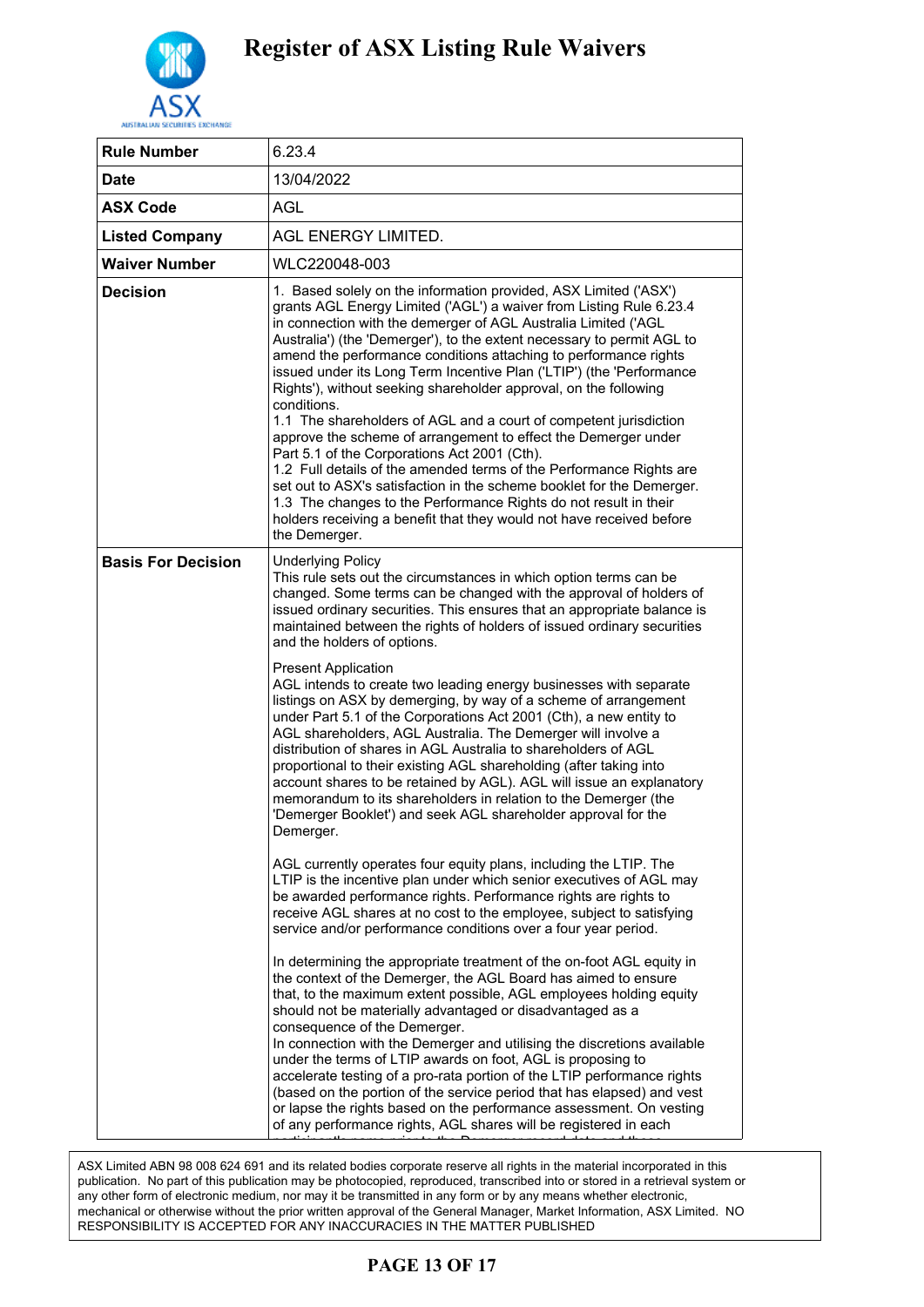#### **Register of ASX Listing Rule Waivers** given of Tioti Liberty real wave to

participant's name prior to the Demerger record date and those shares will participate in the Demerger.

For any employees that are leaving the AGL Group, the remaining portion of the performance rights that are not tested will lapse (consistent with AGL's usual 'good leaver' treatment for on foot performance rights) and will not be replaced.

For employees that will remain employed by AGL or that will move across to AGL Australia, the remainder of the performance rights that are not tested will be replaced with a combination of long-term equity in the form of restricted shares, subject to a service condition, and performance rights, subject to performance conditions. Employees transferring to AGL Australia as part of the Demerger will receive AGL Australia restricted shares and performance rights under new AGL Australia incentive plans and employees remaining with AGL will receive restricted shares and performance rights under AGL incentive plans.

AGL's shareholders will not be disadvantaged on condition that there is sufficient disclosure in the Demerger Booklet and shareholders and the Court approve the scheme of arrangement.

ASX Limited ABN 98 008 624 691 and its related bodies corporate reserve all rights in the material incorporated in this publication. No part of this publication may be photocopied, reproduced, transcribed into or stored in a retrieval system or any other form of electronic medium, nor may it be transmitted in any form or by any means whether electronic, mechanical or otherwise without the prior written approval of the General Manager, Market Information, ASX Limited. NO RESPONSIBILITY IS ACCEPTED FOR ANY INACCURACIES IN THE MATTER PUBLISHED

### **PAGE 14 OF 17**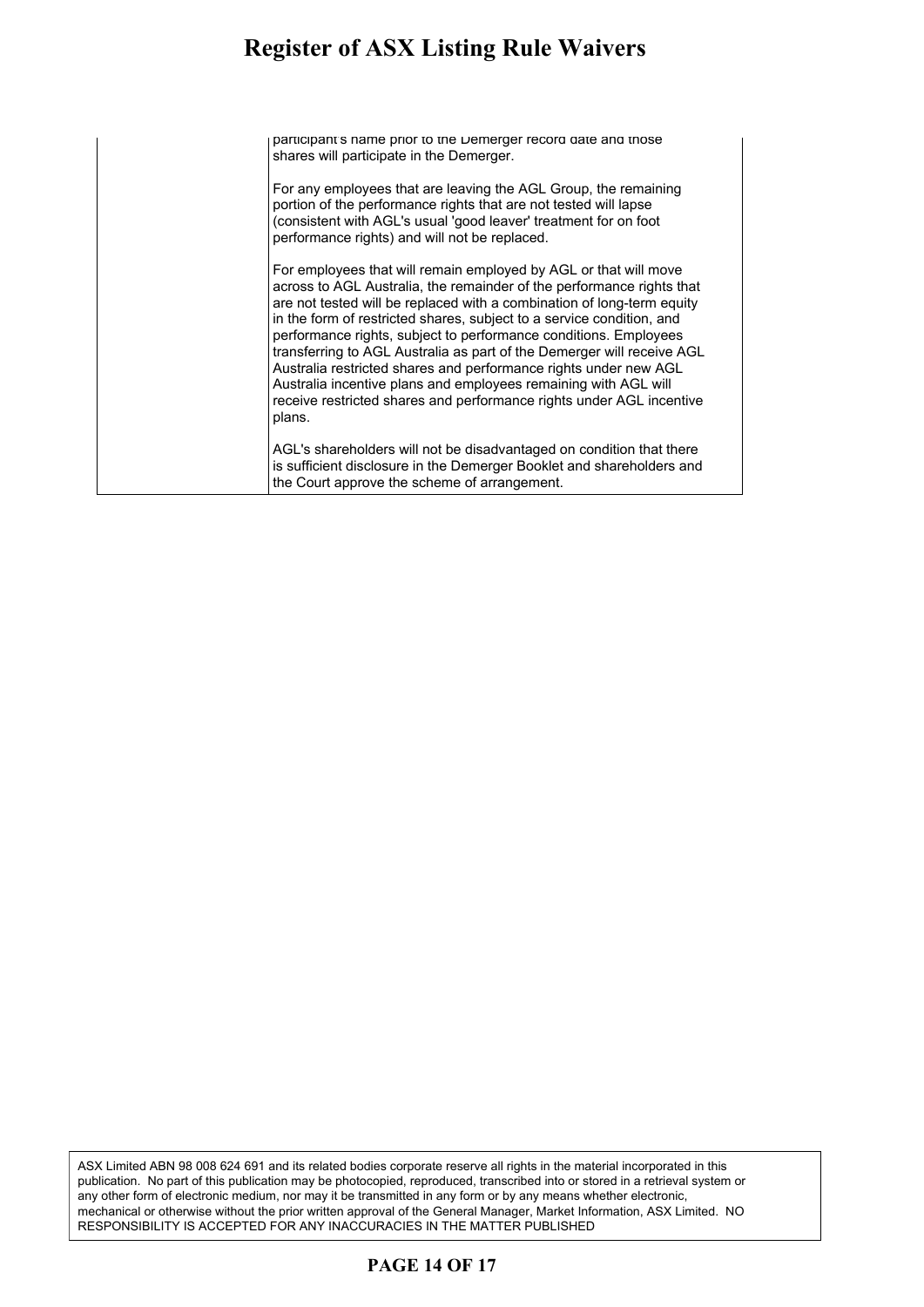

| <b>Rule Number</b>        | 7.3.4                                                                                                                                                                                                                                                                                                                                                                                                                                                                                                                                                                                                                                                                                                                                                                                                                                                                                                                                                                                                                                                                                                                                                                                                                                                                                                                                                                                                                                                                                                                                                                                                                                                                                                                                                                                                                                                                                                                                                                                                                                                                                                           |
|---------------------------|-----------------------------------------------------------------------------------------------------------------------------------------------------------------------------------------------------------------------------------------------------------------------------------------------------------------------------------------------------------------------------------------------------------------------------------------------------------------------------------------------------------------------------------------------------------------------------------------------------------------------------------------------------------------------------------------------------------------------------------------------------------------------------------------------------------------------------------------------------------------------------------------------------------------------------------------------------------------------------------------------------------------------------------------------------------------------------------------------------------------------------------------------------------------------------------------------------------------------------------------------------------------------------------------------------------------------------------------------------------------------------------------------------------------------------------------------------------------------------------------------------------------------------------------------------------------------------------------------------------------------------------------------------------------------------------------------------------------------------------------------------------------------------------------------------------------------------------------------------------------------------------------------------------------------------------------------------------------------------------------------------------------------------------------------------------------------------------------------------------------|
| <b>Date</b>               | 8/04/2022                                                                                                                                                                                                                                                                                                                                                                                                                                                                                                                                                                                                                                                                                                                                                                                                                                                                                                                                                                                                                                                                                                                                                                                                                                                                                                                                                                                                                                                                                                                                                                                                                                                                                                                                                                                                                                                                                                                                                                                                                                                                                                       |
| <b>ASX Code</b>           | <b>WTL</b>                                                                                                                                                                                                                                                                                                                                                                                                                                                                                                                                                                                                                                                                                                                                                                                                                                                                                                                                                                                                                                                                                                                                                                                                                                                                                                                                                                                                                                                                                                                                                                                                                                                                                                                                                                                                                                                                                                                                                                                                                                                                                                      |
| <b>Listed Company</b>     | WT FINANCIAL GROUP LIMITED                                                                                                                                                                                                                                                                                                                                                                                                                                                                                                                                                                                                                                                                                                                                                                                                                                                                                                                                                                                                                                                                                                                                                                                                                                                                                                                                                                                                                                                                                                                                                                                                                                                                                                                                                                                                                                                                                                                                                                                                                                                                                      |
| <b>Waiver Number</b>      | WLC220056-001                                                                                                                                                                                                                                                                                                                                                                                                                                                                                                                                                                                                                                                                                                                                                                                                                                                                                                                                                                                                                                                                                                                                                                                                                                                                                                                                                                                                                                                                                                                                                                                                                                                                                                                                                                                                                                                                                                                                                                                                                                                                                                   |
| <b>Decision</b>           | 1. Based solely on the information provided, ASX Limited ('ASX')<br>grants to WT Financial Group (the 'Company') a waiver from listing<br>rule 7.3.4 to the extent necessary to permit the Company, in its notice<br>of meeting ('Notice') seeking shareholder approval for the issue of up<br>to 20,000,000 deferred consideration shares to be issued upon the<br>achievement of various earn out milestones ('Retention Shares')<br>pursuant to an agreement between the Company and the vendors of<br>Synchronised Business Services Pty Limited ('Synchron'), not to state<br>that the Retention Shares will be issued within three months from the<br>date of the shareholder meeting, on the following conditions.<br>1.1 The Retention Shares are to be issued upon satisfaction of the<br>relevant milestone and in any event no later than 30 June 2023.<br>1.2 The milestone must not be varied.<br>1.3 The maximum number of Retention Shares to be issued is<br>capped at 20,000,000.<br>1.4 Adequate details regarding the dilutionary effect of the Retention<br>Shares on the Company's capital structure be included in the<br>Company's notice of meeting.<br>1.5 For any annual reporting period during which any of the Retention<br>Shares have been issued or remain to be issued, the Company's<br>annual report sets out the Retention Shares to be issued in that<br>annual reporting period, the Retention Shares remaining to be issued<br>and the basis on which the Retention Shares may be issued.<br>1.6 In any half year or quarterly report for a period during which any<br>of the Retention Shares has been issued or remains to be issued, the<br>Company must include a summary statement of the Retention Shares<br>issued during the reporting period, the Retention Shares that remain<br>to be issued and the basis on which the Retention Shares may be<br>issued.<br>1.7 The Company's notice of meeting contains the full terms and<br>conditions of agreement pursuant to which the Retention Shares are<br>to be issued as well as the conditions of this waiver. |
| <b>Basis For Decision</b> | <b>Underlying Policy</b><br>ASX Listing rule 7.3.4 requires a notice of meeting with a resolution to<br>approve the issue of equity securities to state that the securities will<br>be issued within three (3) months of the date of the shareholders'<br>meeting. ASX Listing rule 7.3.4 ensures that an issue of equity<br>securities is made within a reasonably short time after the ordinary<br>security holders approve the issue, so that there is less possibility that<br>the circumstances of the entity may change by the time that the issue<br>is made in such a way that they are different from those that the<br>ordinary security holders may reasonably have had in contemplation<br>at the time of giving their approval.<br>Where a listed entity has entered into a commercial transaction which<br>calls for the issue of securities as consideration at future times that<br>necessarily will fall longer than 3 months after the date of a<br>shareholders' meeting, ASX's policy is to permit entities to seek<br>shareholder approval for the issue of all the securities that may be<br>issued under that transaction over the various phases, provided that<br>the milestones to be achieved which trigger the obligation to issue the<br>securities are appropriate to the entity and the transaction in all the                                                                                                                                                                                                                                                                                                                                                                                                                                                                                                                                                                                                                                                                                                                                                                   |

ASX Limited ABN 98 008 624 691 and its related bodies corporate reserve all rights in the material incorporated in this publication. No part of this publication may be photocopied, reproduced, transcribed into or stored in a retrieval system or any other form of electronic medium, nor may it be transmitted in any form or by any means whether electronic, mechanical or otherwise without the prior written approval of the General Manager, Market Information, ASX Limited. NO RESPONSIBILITY IS ACCEPTED FOR ANY INACCURACIES IN THE MATTER PUBLISHED

## **PAGE 15 OF 17**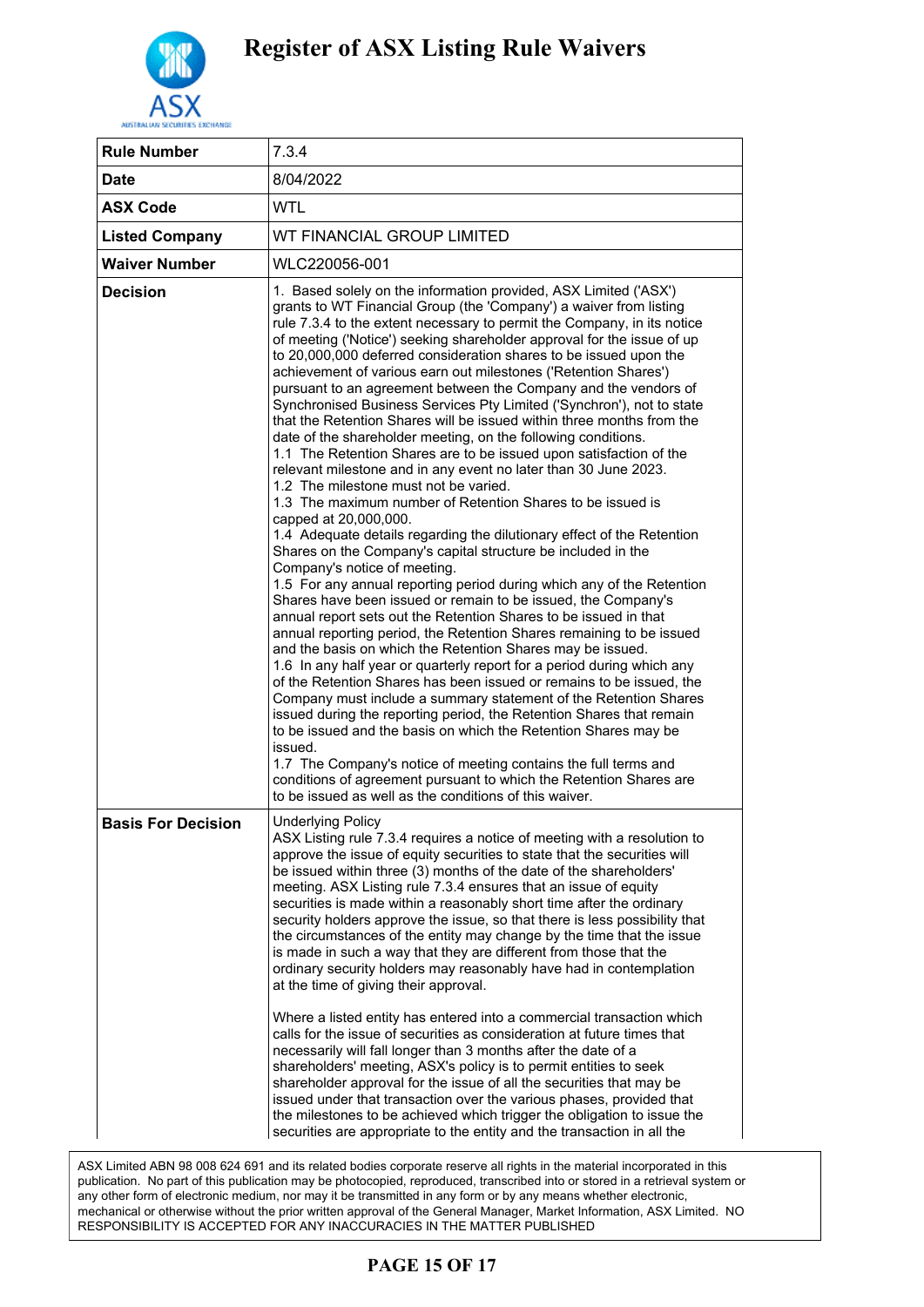#### **Register of ASX Listing Rule Waivers** gister of ASA Listing Rule Waiver shareholders' meeting, ASX's policy is to permit entities to seek

| circumstances, and adequate information can be given to<br>shareholders about the future issues of securities. This allows the<br>entity and the counterparty to the agreement to have commercial<br>certainty about the ability of the entity to issue securities as the<br>counterparty performs its obligations, while maintaining the principle<br>that shareholders must give their informed consent to future issues of<br>securities.                                                                                                                                                                                                                                                                                                                 |
|--------------------------------------------------------------------------------------------------------------------------------------------------------------------------------------------------------------------------------------------------------------------------------------------------------------------------------------------------------------------------------------------------------------------------------------------------------------------------------------------------------------------------------------------------------------------------------------------------------------------------------------------------------------------------------------------------------------------------------------------------------------|
| <b>Present Application</b><br>Subject to shareholder approval, the Company is proposing to issue<br>Retention Shares as part consideration for the acquisition of the<br>issued capital in Synchron. The Retention Shares are intended to be<br>issued upon the achievement of certain milestone hurdles linked to<br>the financial achievements of the business being vended in.<br>Shareholders will know the maximum dilutionary effect at the time of<br>voting on the resolution and there is a sufficient degree of certainty so<br>that shareholders may give their informed consent to the issue of the<br>Retention Shares. The time proposed for the issue of the Retention<br>Shares is in line with precedents granted in similar circumstances. |

ASX Limited ABN 98 008 624 691 and its related bodies corporate reserve all rights in the material incorporated in this publication. No part of this publication may be photocopied, reproduced, transcribed into or stored in a retrieval system or any other form of electronic medium, nor may it be transmitted in any form or by any means whether electronic, mechanical or otherwise without the prior written approval of the General Manager, Market Information, ASX Limited. NO RESPONSIBILITY IS ACCEPTED FOR ANY INACCURACIES IN THE MATTER PUBLISHED

### **PAGE 16 OF 17**